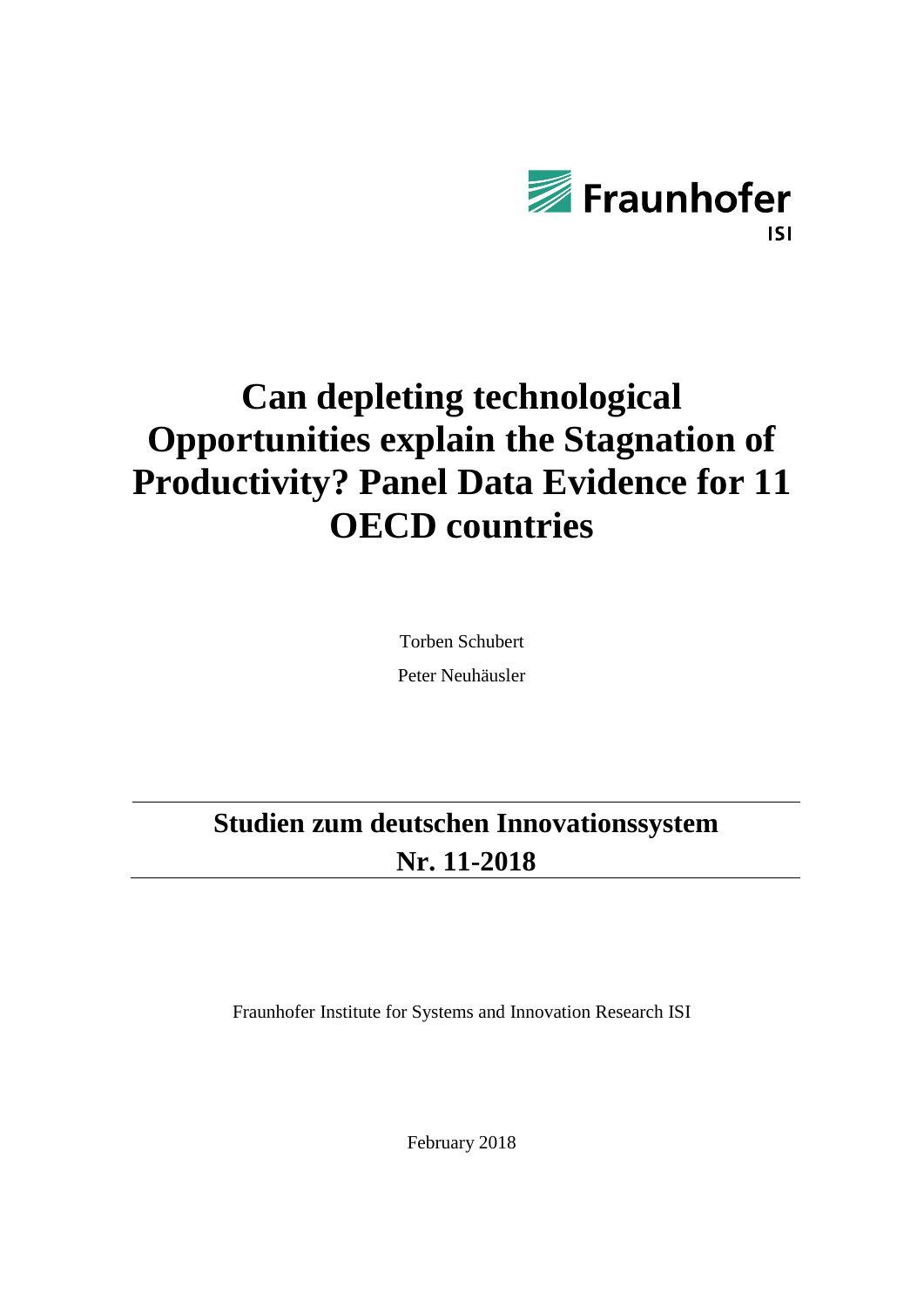This study was conducted on behalf of the Expertenkommission Forschung und Innovation (EFI). The results and interpretations are the sole responsibility of the institute conducting the study. The EFI exercised no influence on the writing of this report.

#### **Studien zum deutschen Innovationssystem**

**Nr. 11-2018** ISSN 1613-4338

Publisher: Expertenkommission Forschung und Innovation (EFI) Geschäftsstelle c/o Stifterverband für die Deutsche Wissenschaft Pariser Platz 6 10117 Berlin http://www.e-fi.de/

All rights, in particular the right to copy and distribute as well as to translate this study, are reserved. No part of the work may be reproduced in any form (by means of photocopy, microfilm or any other process), or using electronic systems be saved, processed, duplicated or distributed, without the written permission of the EFI or of the Institute.

#### **Contact address and further information:**

Prof. Dr. Torben Schubert *Fraunhofer Institute for Systems and Innovation Research ISI Competence Center Policy – Industry – Innovation Breslauer Strasse 48 76139 Karlsruhe Phone: +49-721-6809-357 Fax: +49-721-6809-176 E-Mail: [torben.schubert@isi.fraunhofer.de](mailto:torben.schubert@isi.fraunhofer.de)*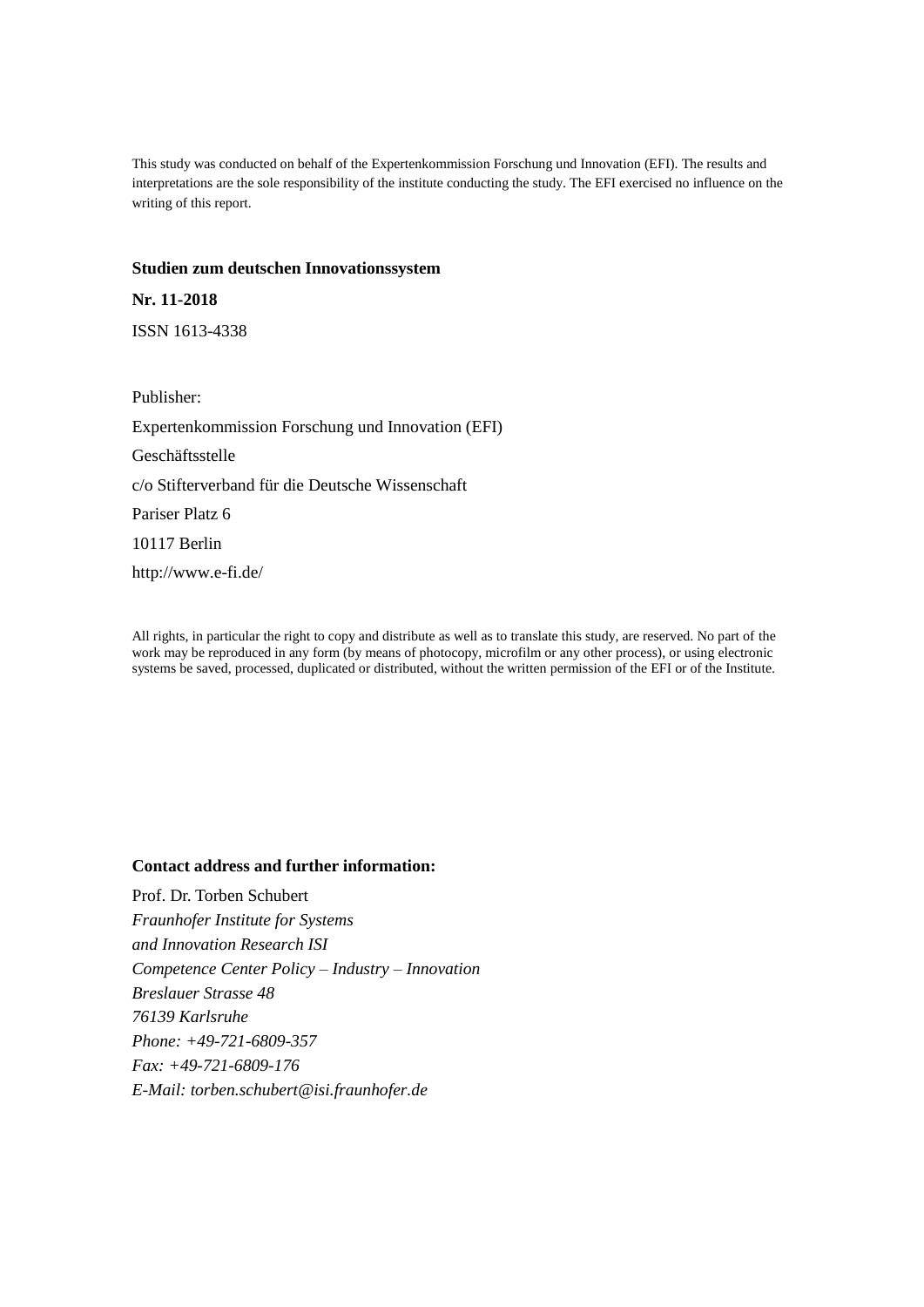## **Contents**

| $\bf{0}$                |       |  |
|-------------------------|-------|--|
| $\mathbf{1}$            |       |  |
| $\boldsymbol{2}$        |       |  |
|                         | 2.1   |  |
| $\mathbf{3}$            |       |  |
|                         | 3.1   |  |
|                         | 3.2   |  |
|                         | 3.2.1 |  |
|                         | 3.2.2 |  |
| $\overline{\mathbf{4}}$ |       |  |
|                         | 4.1   |  |
|                         | 4.2   |  |
| 5                       |       |  |
| 6                       |       |  |
| $\overline{7}$          |       |  |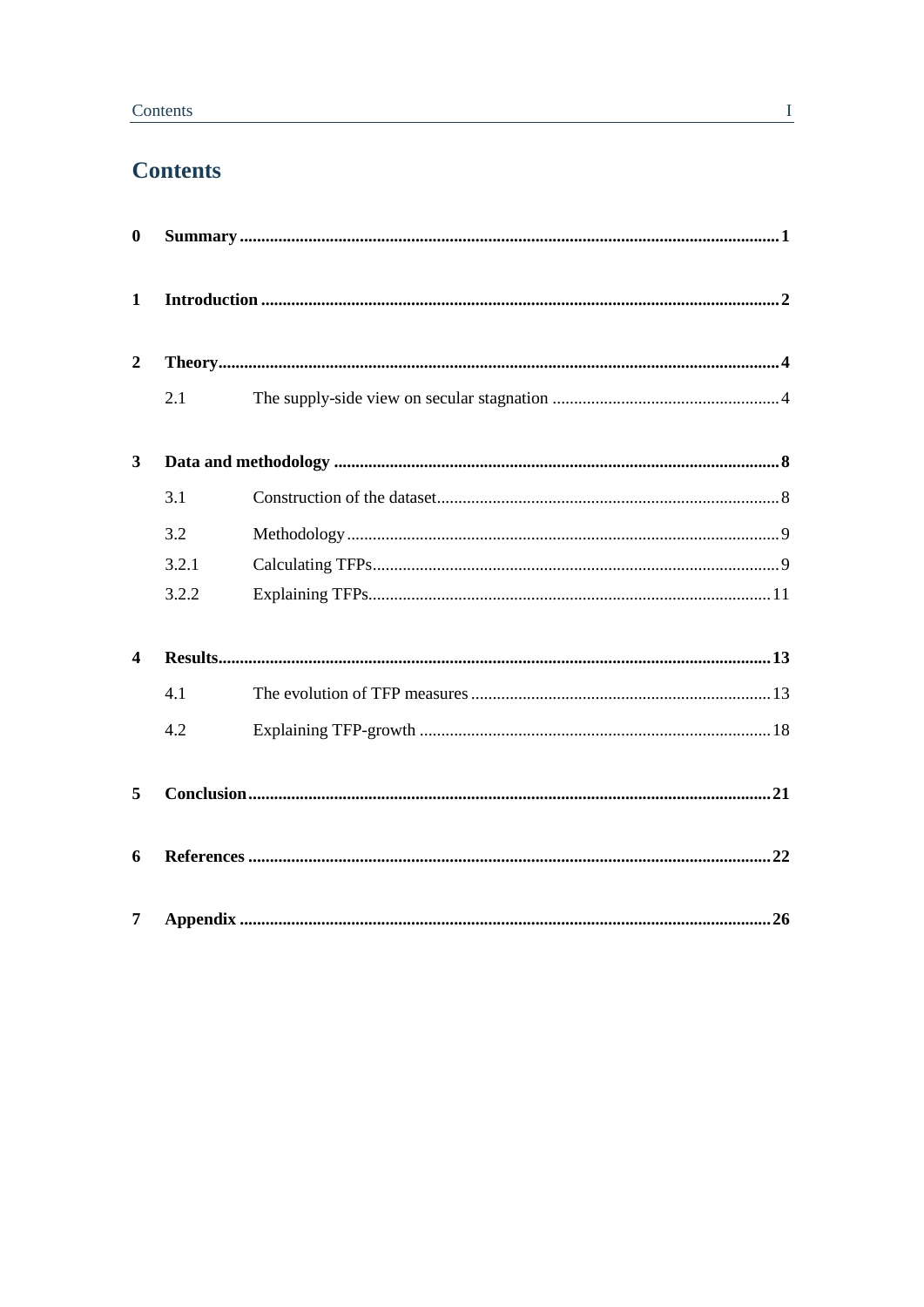## **List of Figures**

| Figure 1: | Price decline for capital investment relative to consumer goods in<br>the USA (upper panel: total capital investment. bottom panel: IT- |  |
|-----------|-----------------------------------------------------------------------------------------------------------------------------------------|--|
| Figure 2: | R&D expenditures as a share of GDP (top panel: US; bottom                                                                               |  |
| Figure 3: |                                                                                                                                         |  |
| Figure 4: |                                                                                                                                         |  |
| Figure 5: |                                                                                                                                         |  |
| Figure 6: |                                                                                                                                         |  |
| Figure 7: |                                                                                                                                         |  |
| Figure 8: |                                                                                                                                         |  |

## **List of Tables**

| Table 1: |                                                                   |  |
|----------|-------------------------------------------------------------------|--|
| Table 2: |                                                                   |  |
| Table 3: |                                                                   |  |
| Table 4: |                                                                   |  |
| Table 5: |                                                                   |  |
| Table 6: |                                                                   |  |
| Table 7: | FE-regressions: drivers of TFP-growth (RE-based TFP-              |  |
| Table 8: | FE-regressions: drivers of TFP-growth (FE-based TFP-measures)  20 |  |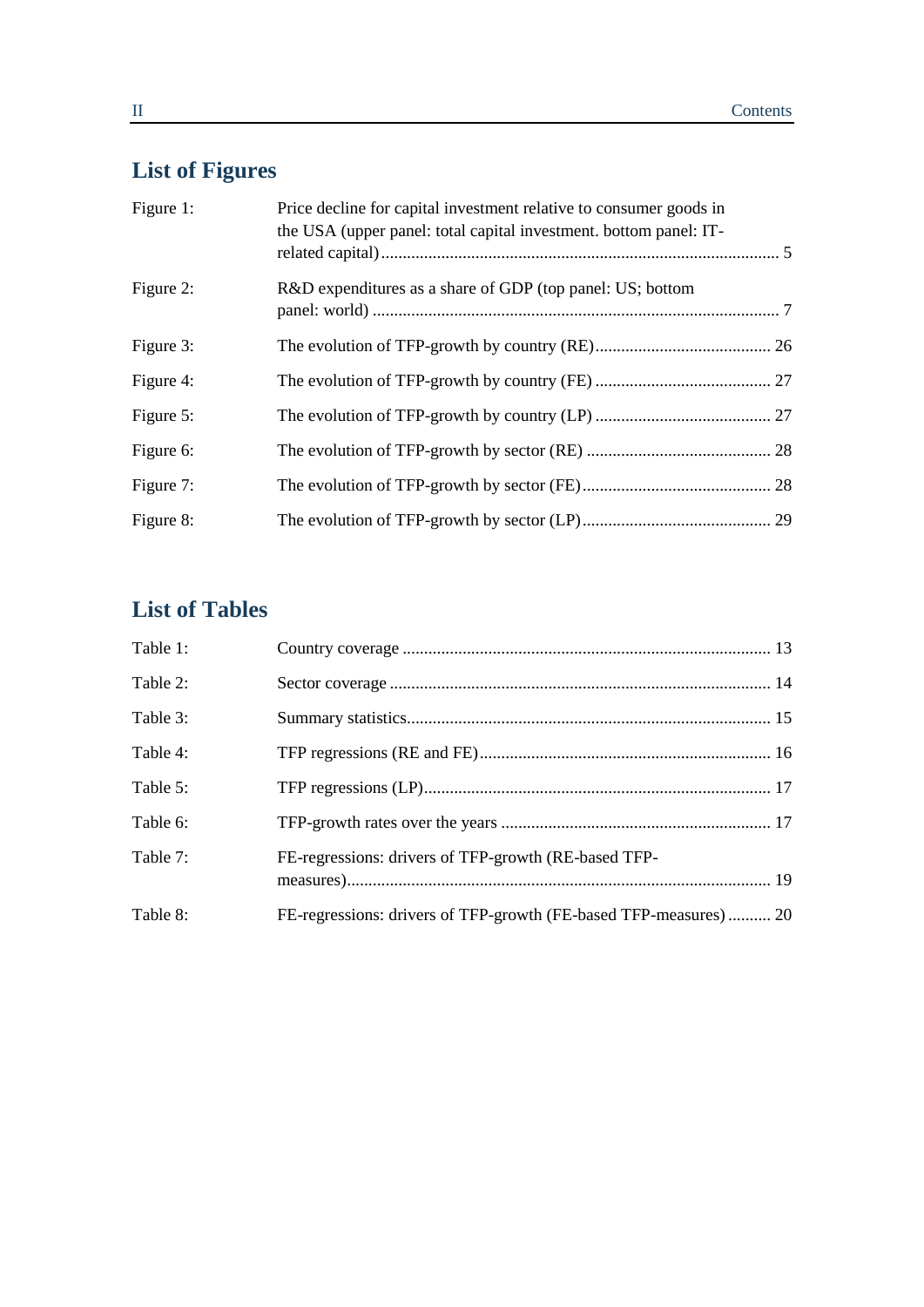## <span id="page-4-0"></span>**0 Summary**

We analyze the stagnating productivity levels observable across many Western economies during the last two decades. Relying on techniques to measure total factor productivities (TFP), we provide evidence for a set of 11 OECD countries observed over the period from 1993-2011 that TFP-levels exhibited growth rates of about 0.9% per year until 2000. In the period after 2000, the TFP levels almost stagnated with average annual growth rates declining to about 0.3%. The stagnating trends hold almost uniformly across the analyzed countries and across broad economic sectors. Following recently made claims in the literature, we analyze the hypothesis that the stagnating trend was due to generally declining technological opportunities. Our evidence suggests that the importance of intrasectoral innovation as measured by R&D remained relatively constant and was at best slightly decreasing. However, the importance of investments in the physical capital stock considerably declined after 2000. We take this as evidence that rather than a general depletion of technological opportunities, the possibilities to achieve TFP-growth via capital-embodied technical change became less abundant.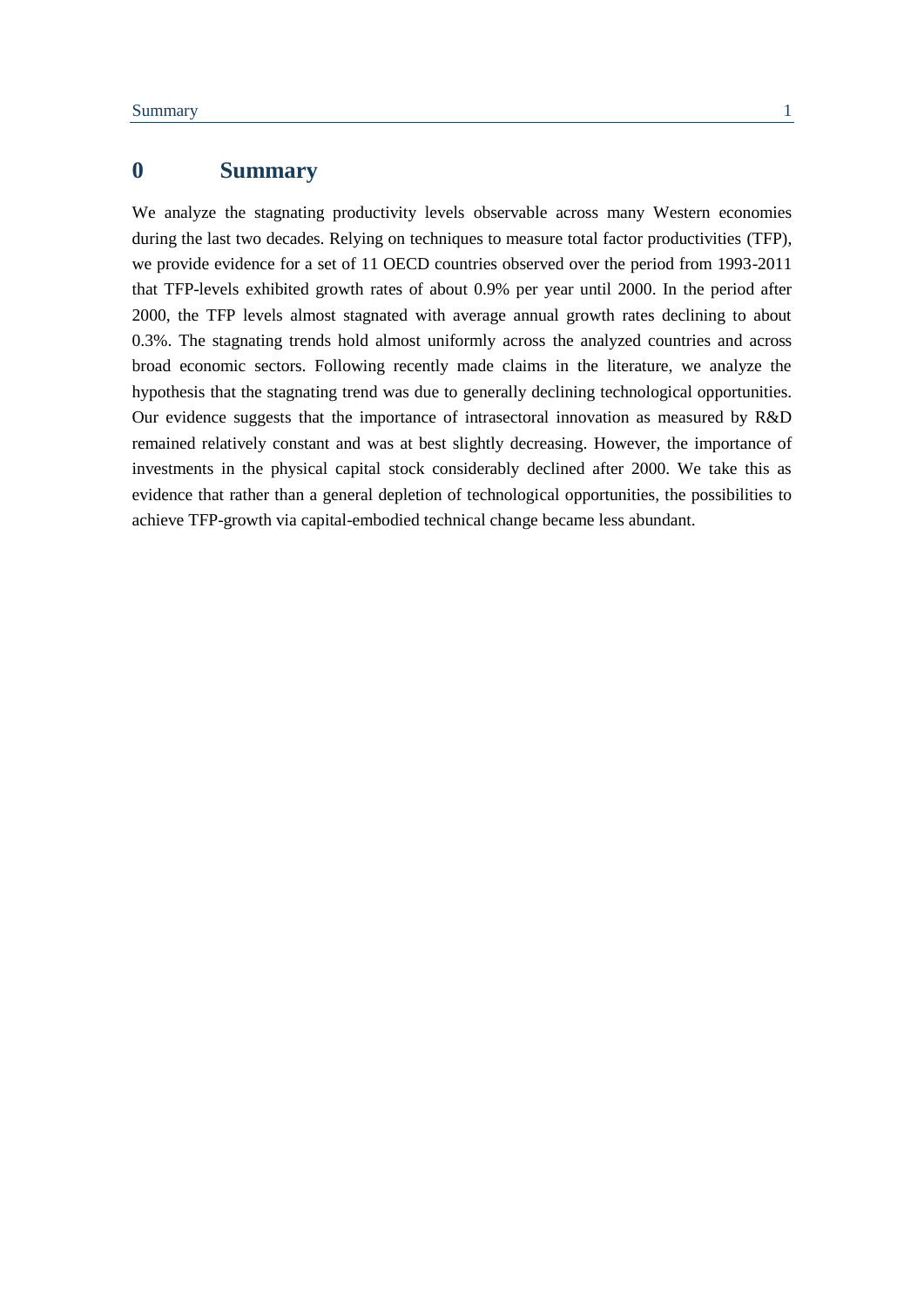### <span id="page-5-0"></span>**1 Introduction**

There is a consensus in science, policy-making, and the public that innovation activities are key drivers of economic growth and prosperity. This consensus is, a large number of analyses provided evidence of consistently positive effects of R&D and patenting on growth and productivity measures, both at the firm and the country level (Pakes and Grilliches 1984, Bond et al. 2003, Hall et al. 2010). However, observations of the recent years cast doubt on the assumption of a stable positive relationship: in many countries, R&D-spending increased or at least stayed constant (Ha and Howitt 2007), while productivity growth slowed down (Eichengreen 2015). Syverson (2016), for example, presents figures indicating that labor productivity in growth in the US was 1.3% p.a. for the period 2005 to 2015, after having been more than twice as high in the preceding decennium 1995 to 2004. During the same period, R&D expenditures as a share of GDP rose from 2.4% to about 2.7%.

A now prominently voiced explanation of the weakening association between innovation and productivity claims that one of the major reasons for the stagnating productivities can be traced to the depletion of technological opportunities leading towards a period of "secular stagnation" (Gordon 2012, 2015, Eichengreen 2015). This technology-centered perspective however also has received criticism, with the counterargument being that the depletion of technological opportunities is largely phantasmal (Glaeser 2014). Correspondingly, Mokyr (2014) argues that technological opportunities in a large number of industries including computing, materials, and genetic engineering will continue to be high also in the future. Many authors therefore reject the technology-centered view and argue that the secular stagnation phenomenon is due to other macroeconomic factors such as a failure of current monetary policies (Summers 2014, 2015, Krugman 2014) or changes in the social welfare systems (Glaeser 2014).

Up to now, the debate on the role of technology for stagnating productivity levels is still unsettled also because it is based primarily on theoretical arguments. We intend to contribute to the discussion by providing systematic evidence of Gordon's depletion hypothesis. We propose, however, that the depletion hypotheses is in need of more conceptual clarity. In particular, we will argue that it was the declining potentials to benefit from capital-embodied technical change causing the declining gains in productivity. The assumption that technological opportunities deplete on a broad scale on the contrary is much less convincing given the obvious potentials in some key technologies, such medicine, biosciences, or the digitization in production (Mokyr 2014).

Relying on sector-level data for 11 countries covering the period from 1993-2011, we first corroborate stagnating trends of total factor productivities (TFP) showing that growth rates were comparatively large across countries and sectors with at most 1% in the period from 1993-2000 but shrunk to about 0.3% afterwards. Next, we provide evidence of a collapse in the importance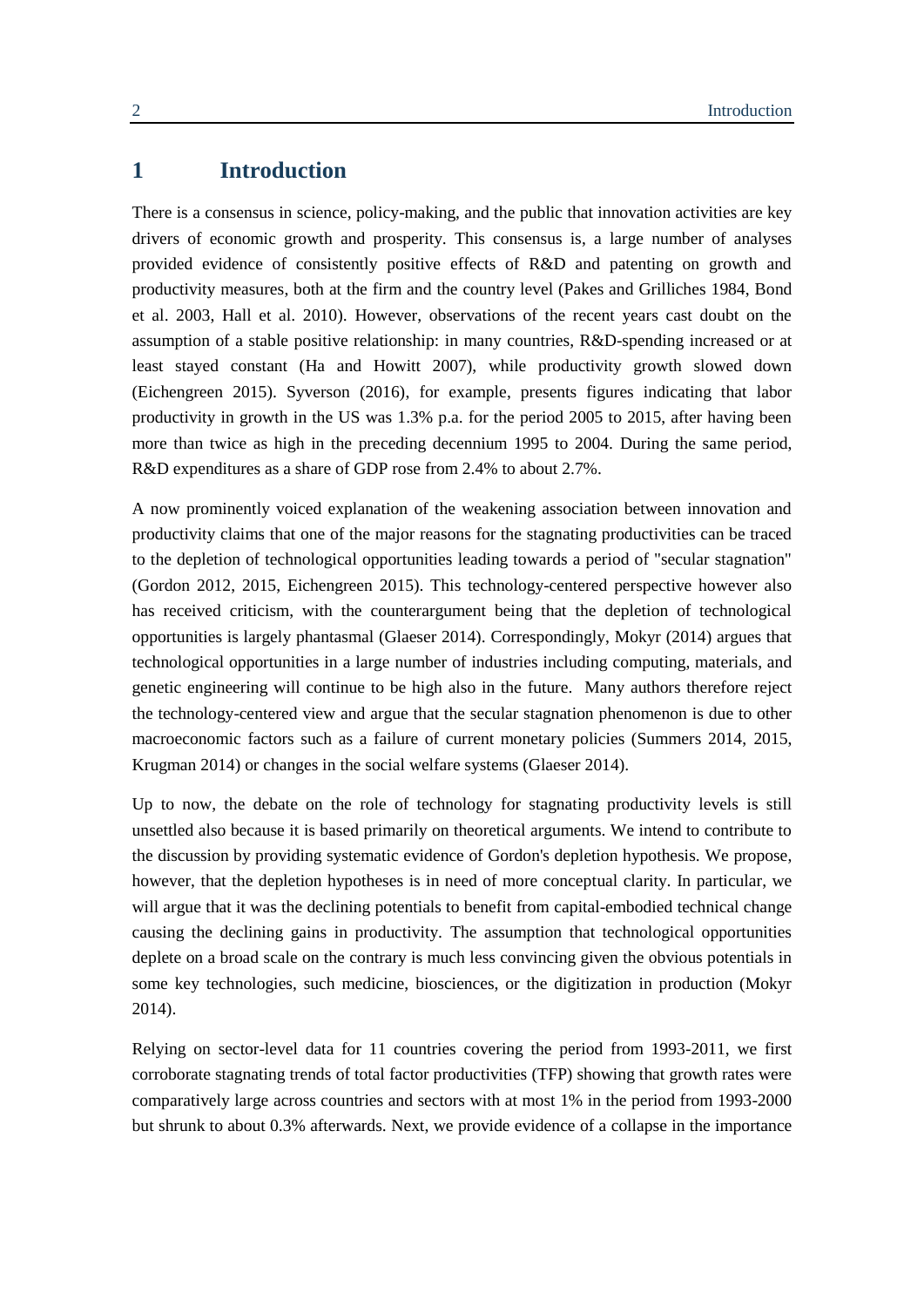of capital investment as a driver of TFP-growth after 2000. Descriptive evidence strongly supports the hypothesis that this breakdown was triggered by a slow-down in the trends of declining prices in the capital-goods sector - in particular as concerns ICT-equipment. At the same time, our results show the effects of firms' R&D activities on TFP growth remained quite constant over time. The importance of patenting even increased. In that respect, our results are favorable of a somewhat more nuanced version of the depletion hypotheses, where our results document a depletion of technological opportunities in the capital equipment sectors having been a key driver of TFP-growth in the 1990ies. However, the role of disembodied technological change as measured by R&D or patenting remained unaffected or even became more important. Thus, our evidence suggests that Gordon may be right in emphasizing the depletion opportunities related to capital-embodied technological change, in particular as resulting from the increasing use of ICT. However, the sector-internal potentials of innovation show little sign of decreasing importance. As a consequence, whether the world economy is likely to enter a phase of continuously stagnating productivity levels is largely speculative and depends on whether any sector is able to provide a technology bearing the potentials to induce capital-embodied technological change in large variety of sectors.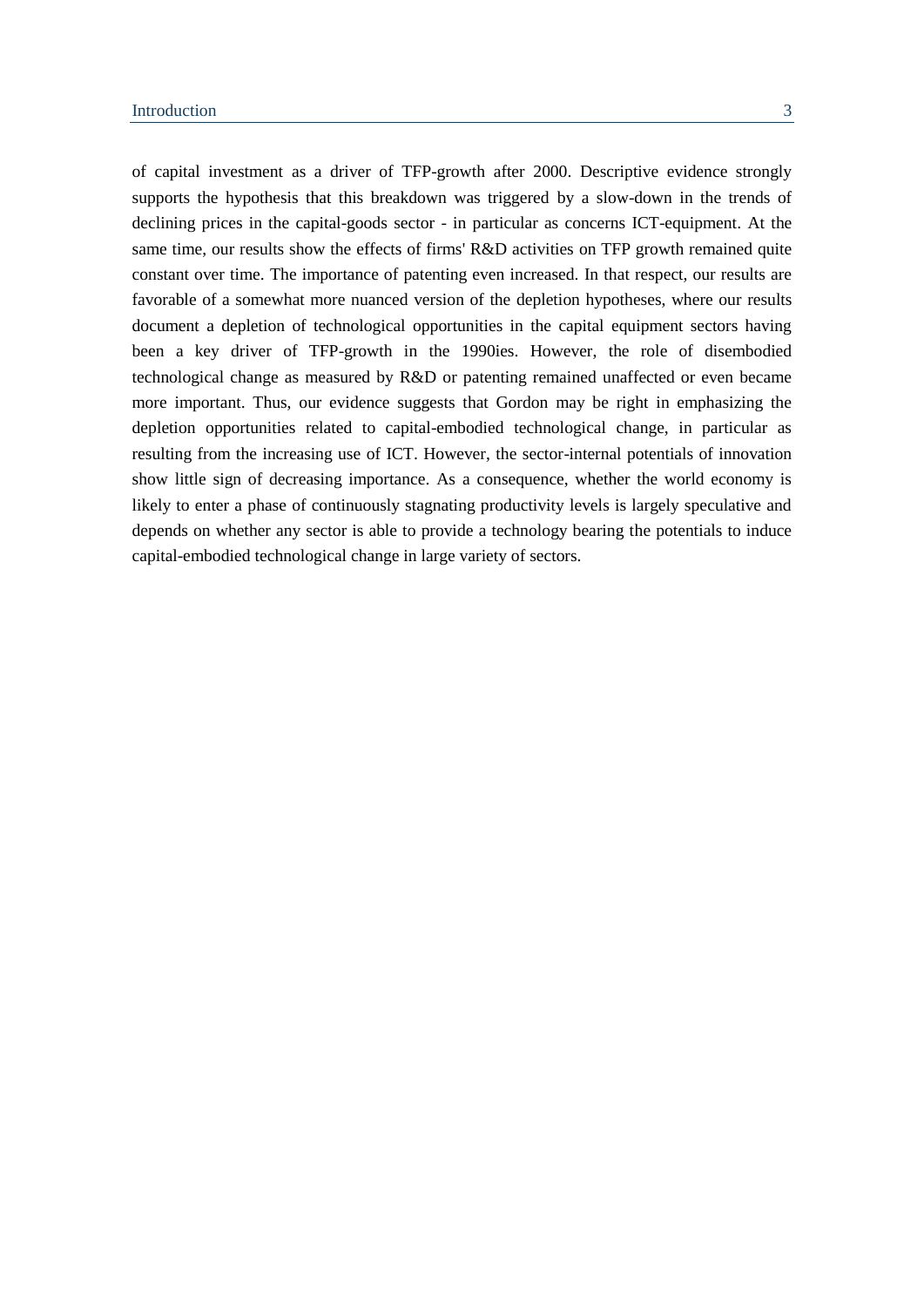## <span id="page-7-1"></span><span id="page-7-0"></span>**2 Theory**

#### **2.1 The supply-side view on secular stagnation**

The depletion-view of the secular stagnation phenomenon has been voiced prominently by Gordon (2012, 2015) and claims that the great productivity gains of the past 200 years were attributable to three sequential industrial revolutions, which brought forth important technological innovations having the potential to increase productivities across a wide range of sectors (Eichengreen 2015). The first industrial revolution (IR#1) was driven by the steam engine and had its effect mainly in the  $19<sup>th</sup>$  and century. IR#2 was driven by the almost simultaneous invention of general-purpose technologies related to electricity, combustion engines, chemical engineering, telephone and advances in medicine sustaining productivity growth until the late 1960ies. Finally, IR#3 was based on electronics and digitization and started off in the 1970ies. According to Gordon's depletion view, each industrial revolution offers technological opportunities which are exploited over time and thereby are translated into productivity growth. Eventually, however, the technological opportunities deplete and innovation activities done within the technologies featured by the specific industrial revolution become subject to diminishing returns to scale.

While not making an explicit reference, Gordon's argument can indeed be seen as 'Dosian' in the sense that it is highly related to the notion of technological paradigms defined as socio-technical outlooks prescribing the field of inquiry, important problems, and the set of admissible solutions and methods (Dosi 1982, p. 152). Paradigms again consist of technological trajectories, which can be considered to represent technological development paths tied together by sufficiently similar rules or procedures as defined by their overarching paradigm (Dosi 1988, see also Eichengreen 2015). The important aspect of technological trajectories is that they have a finite lifecycle, where eventually technological opportunities deplete over time (Dosi et al. 2006, Fagerberg and Verspagen 2002, Schubert et al. 2018). The depletion of technological opportunities implies that technological trajectories eventually become infertile. Gordon's argument obviously relates to a view of infertility of technological trajectories, in particular ICT. However, he goes beyond the pure claim that technological opportunities in ICT depleted but he argues that also the most important advances in other sectors were reliant on ICT as a general purpose technology. The depletion of ICT-related technological opportunities thus had a direct negative effect on the innovation potentials in other sectors. Other authors were quite critical of that view arguing for genuine, i.e. ICT-independent, innovation potentials in several sectors (Mokyr 2014). In particular, while it may be true that the capital embodied technical change relating to investment in ICT and other capital goods may have declined, we will argue that it is less credible to assume that technological opportunities depleted across a broad range of sector.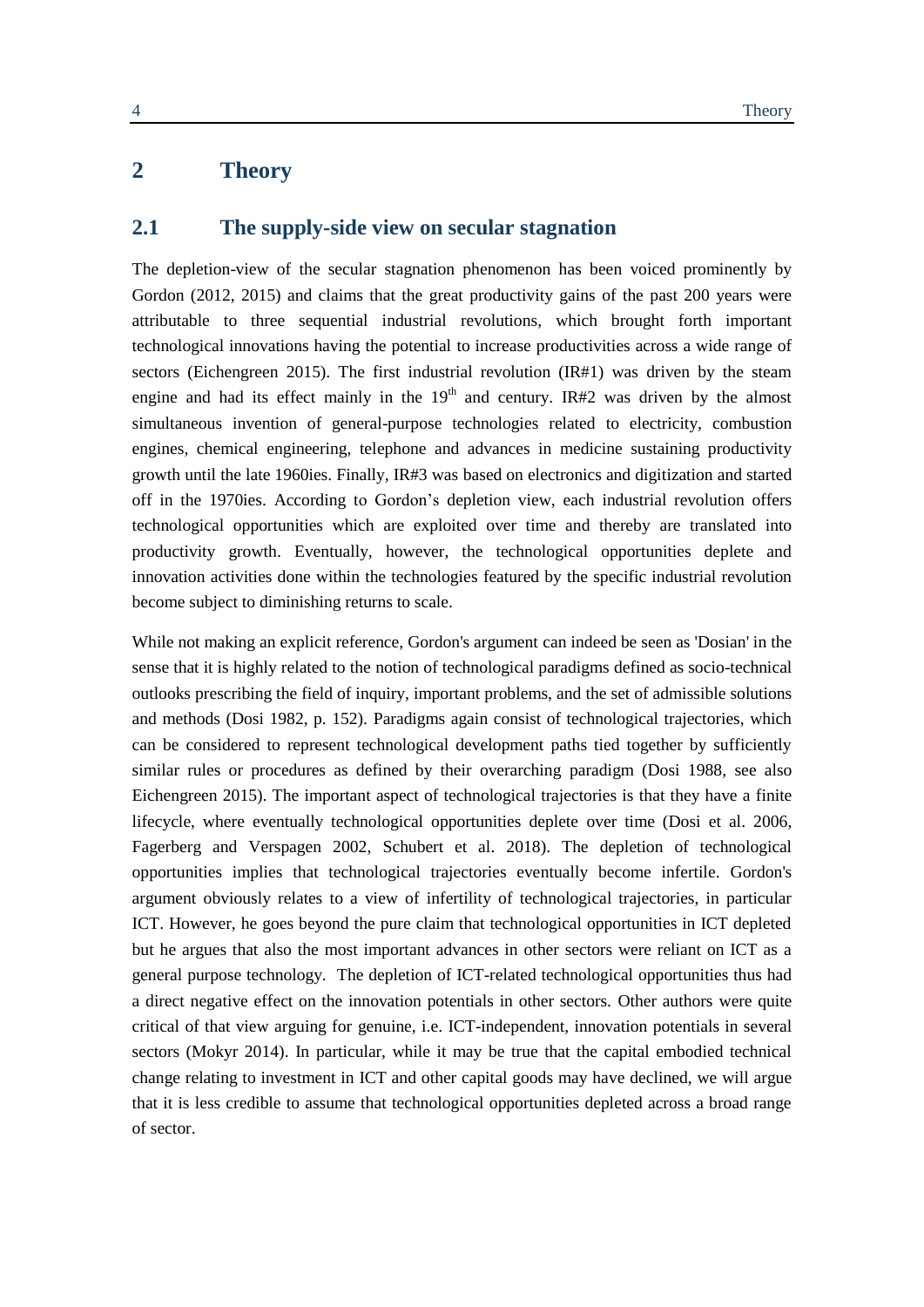Nonetheless, if one interprets Gordon's depletion hypotheses with respect to the potentials of other sectors to benefit from capital-embodied technical change through investing in better capital goods and improved ICT-equipment, his technology-focused view is not without support. Focusing on the US, [Figure 1](#page-8-0) shows that the decline in the relative annual price of capital goods was particularly high between 1995 and 2001. In this period, annual prices fell by up to 6%. After 2001, annual price reductions halved and after 2010 even fell to less than 2%. Even more pronounced are the figures for ICT-related capital investments where price reduction peaked in 1998 with about 27%, while in 2013 the cut in prices dropped to slightly above 2%.

<span id="page-8-0"></span>Figure 1: Price decline for capital investment relative to consumer goods in the USA (upper panel: total capital investment. bottom panel: IT-related capital)



Source: U.S. Bureau of Economic Analysis; own calculations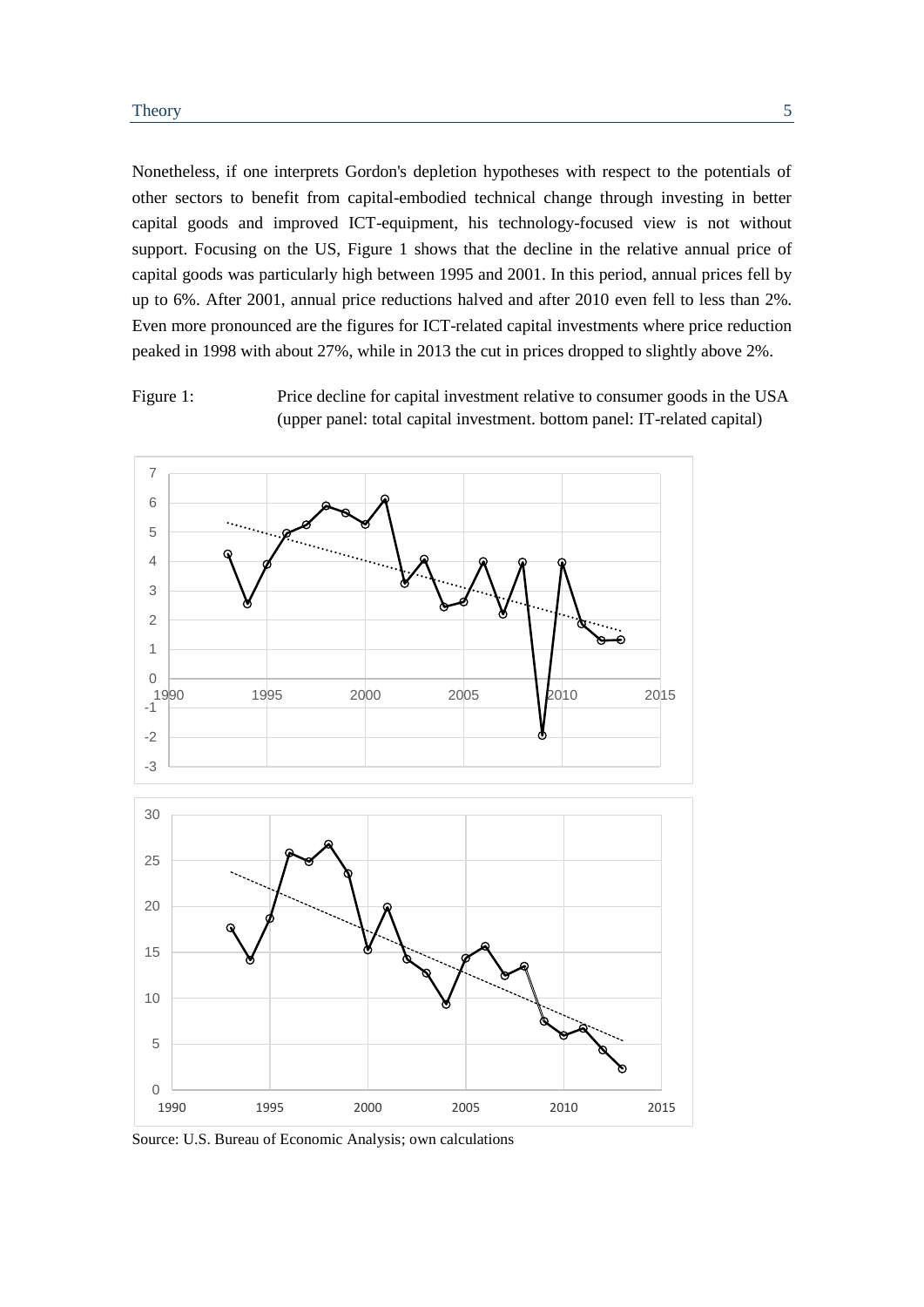[Figure 1](#page-8-0) illustrates an important source of productivity gains, which is external to the firm. In particular, efficiency gains in the capital goods sector will entail a fall in prices, which can help firms in other sectors to increase their productivity even without innovating internally. The increases in efficiency are typically referred to as capital-embodied technical change because it results from investing in capital goods rather than from intramural innovation activities (Fisher 1965, Hulten 1992, Robinson 2013). In fact, a number of authors have argued that the observation of decreasing capital goods prices is not consistent with important predictions of the neoclassical growth model therefore necessitating a reformulation of modern growth theory (Whelan 2001, Licandro et al. 2002). In particular, Greenwood et al. (1997) have proposed a two-sector model, where the first sector produces a consumption good and the second sector produces a durable capital good for the production of the consumption good. The first sector benefits from embodied technical change resulting from efficiency gains in the second sector. Such a model is indeed consistent with macroeconomic patterns which the neoclassical model fails to address, in particular an increase real-capital investment relative to GDP (compare Licandro et al. 2002). Indeed, there is some evidence that in particular advances in ICT caused the induced substantial productivity gains for an extended period of time. A large literature has indeed argued that the strong effect of ICT on other sectors is due to its nature as a general purpose technology (GPT). The two main features of GPTs are that they cause substantial changes in the production processes of the using industry and they can be applied to a broad range of uses and thereby affect potentially many industries (Helpman and Trajtenberg 1998). While the positive effects of ICT may come with a substantial time-lags (Basu et al. 2003, Basu and Fernald 2007), there is some agreement that the benefits of ICT are positive - at least after sufficiently strong time lags. Furthermore, evidence suggests that the benefits mainly accrued in the using sectors rather than the originating ICT-sectors themselves (Oliner and Sichel 2000, Corrado et al. 2006, Bosworth and Triplett 2007).

It is obviously easy to reconcile the notion of embodied technological change with Gordon's depletion hypotheses. In particular, [Figure 1](#page-8-0) suggests that the rate of efficiency gains in the capital goods sectors have been high in the 1990ies but declined afterwards. Thus, the observation of decreasing productivity gains (Syverson 2016) may have its origin the depletion of technological opportunities in the capital goods sector. We would therefore expect that indeed the importance of capital investment as driver of productivity growth declined after 2000. Focusing on total factor productivities (TFP), we thus hypothesize

#### *H1: The elasticity of TFP-growth with respect to capital investment per employee declined after 2000.*

An important criticism of Gordon's version of depletion hypothesis relates to the fact that it implicitly assumes that that the depletion of technological opportunities occur in all sectors or at least that the depletion of technological opportunities in ICT could not be compensated by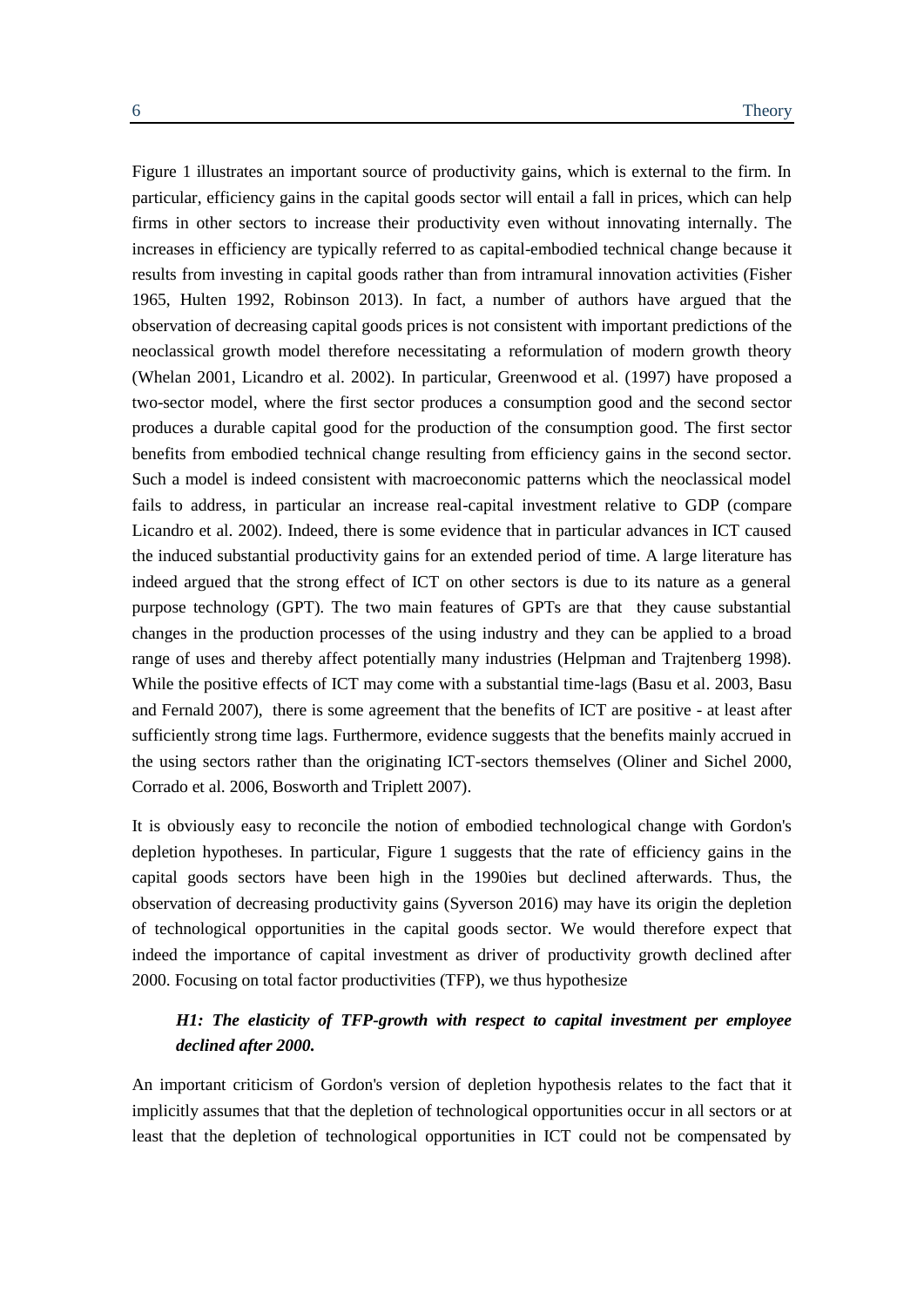arising technological opportunities in other sectors. Several authors critically commented on this claim. In particular, Mokyr (2014) and Glaeser (2014) argue that technological opportunities in many sectors such as biosciences and medicine are far from depleting. In addition, ICT although not revolutionizing office work or retail any longer - could be at the brink of radically changing production of manufacturing goods (Mokyr 2014, Sommer 2015). In fact, aggregated figures of R&D expenditures are difficult to reconcile with the claim that technological opportunities depleted generally because in many countries since the end of 1990ies R&D expenditures increased at a higher rate than GDP (compare [Figure 2\)](#page-10-0).



<span id="page-10-0"></span>Figure 2: R&D expenditures as a share of GDP (top panel: US; bottom panel: world)

Source: World Bank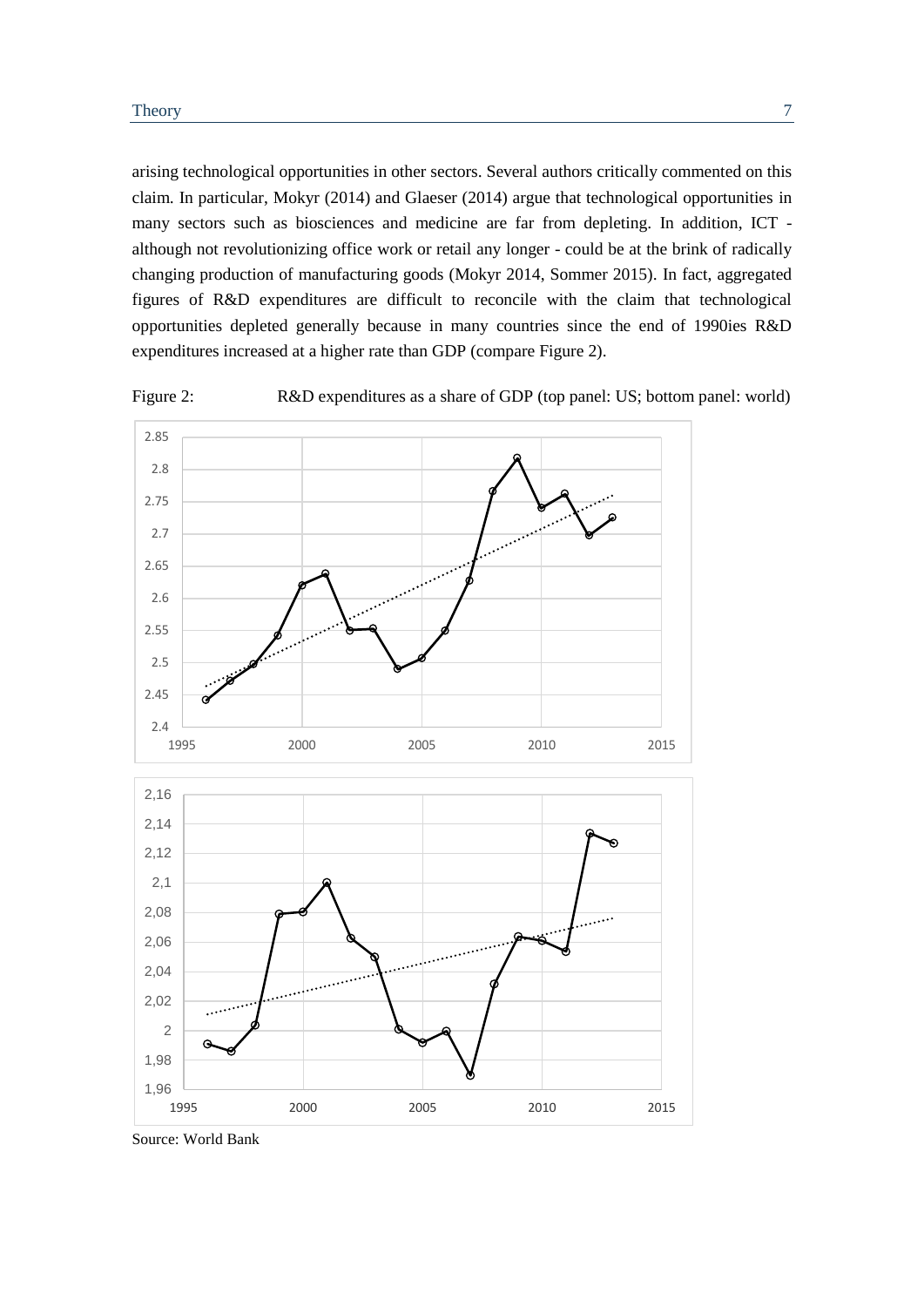Generally, depleting technological opportunities would imply that R&D became "more expensive" leading to decreasing R&D expenditures relative GDP rather than rising ones. If at all, the (at least) constant R&D shares in the world are thus indicative of increasing technological opportunities associated with innovation and R&D activities. Although actual evidence over time is scarce, some authors indeed suggest that returns to R&D declined neither in terms of innovation output (Janz et al. 2001) nor in terms of productivity (Wang and Tsai 2004). Likewise, Ha and Howitt (2007) provide compelling time-series evidence that TFPgrowth was stationary since the 1950ies, even though the growth-rates of R&D have fallen three-fold in the same period. Ha and Howitt (2007) take their finding as evidence of the Schumpeterian prediction that a constant fraction of R&D will lead to sustained TFP-growth, one implication of which is that the elasticity of TFP-growth with respect to R&D is constant. Madsen (2008, 2010) and Ang and Madsen (2011) present further evidence on the Schumpeterian growth models in showing that economic growth was strongly R&D-driven even after 2000 over a large set of OECD and Asian countries. We therefore expect that the elasticity of TFP-growth with respect to R&D and technology remained constant over the average of all sectors.

*H2: The elasticity of TFP growth with respect to sectoral patent stocks and R&D expenditures remained constant over time.*

#### <span id="page-11-1"></span><span id="page-11-0"></span>**3 Data and methodology**

#### **3.1 Construction of the dataset**

The data for our analyses were collected from OECD databases (STAN, Main Science and Technology Indicators), the World Bank (population statistics) and the EPO Worldwide Patent Statistical database (PATSTAT) at the level of ISIC Rev. 4 sectors. In order to include all the data in one dataset, some of the data were aggregated to the level of a smallest common denominator for all variables in terms of ISIC Rev. 4 sectors. This implies that data for most of the manufacturing sectors is available at the 2-digit level, while the service sectors are only available in a more aggregated form.

To deal with missing data in our dataset, in particular in early time periods, we made use of ISIC Rev. 3 data. With the help of the concordance of the United Nations Statistics Division, some of the gaps within the data could be filled in case the concordance was unambiguous at the 2-digit level.1 We collected information on sector-level value added, employment, R&D

1

<sup>1</sup> An unambiguous concordance scheme between ISIC Rev.3 and ISIC Rev.4 that can be applied to OECD at the 2-digit level is not available. We thus resorted to the alternative of only assigning only 2-digit sectors that could unambiguously be assigned although this implies that data for some sectors is missing in the long time-series.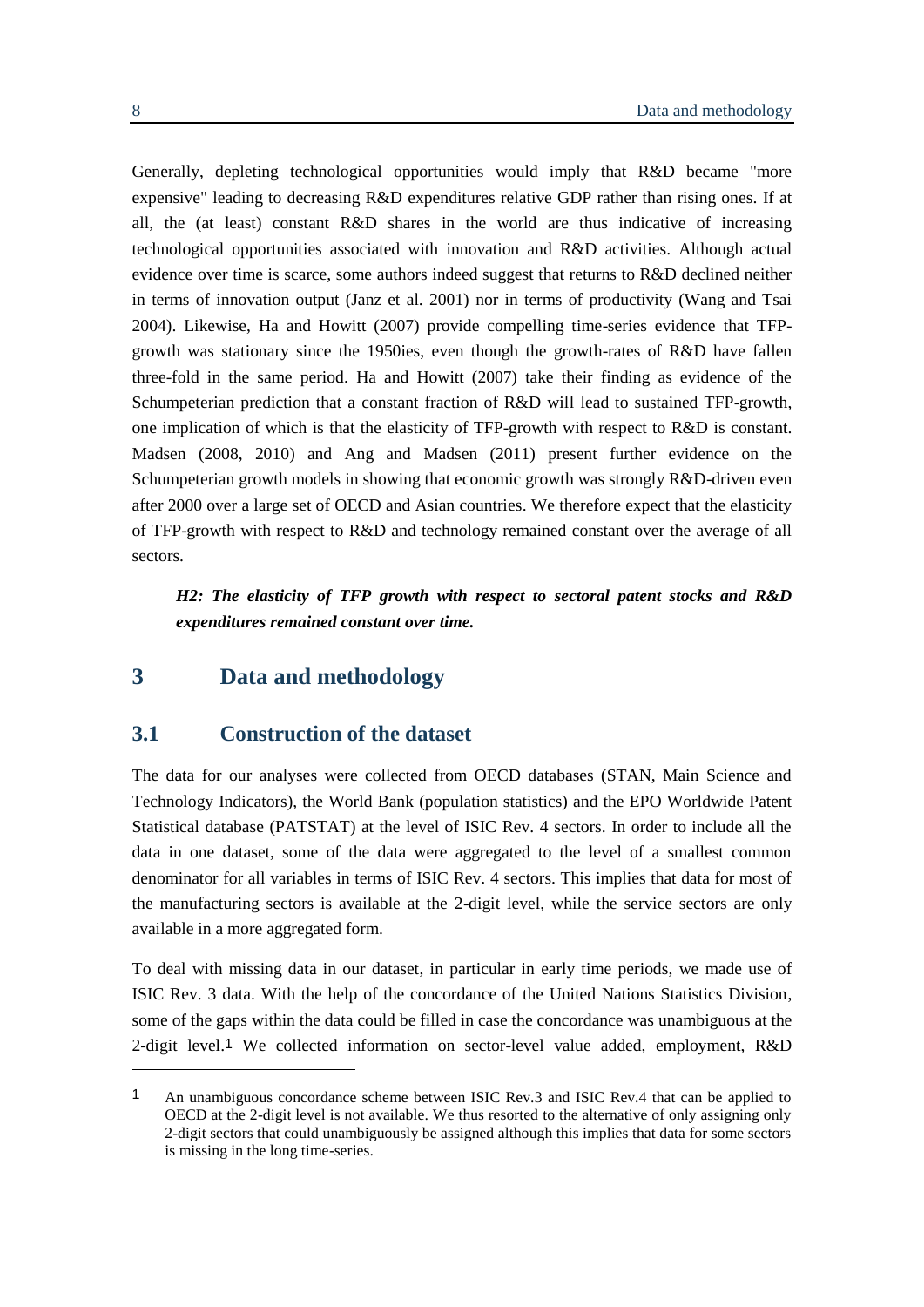(BERD), capital investment, intermediate inputs, and several further sector and country controls such as exports and population. To eliminate the effects of inflation, we converted all monetary indicators to constant dollars.

The final challenge relates to patents, which are not available at the level of sectors but only at the level of technology classes according to the International Patent Classification (IPC). We approached this problem by matching PATSTAT to a snapshot of Bureau van Dijk's ORBIS database at the level of companies/patent applicants, to which the authors have offline access. With the help of this matched database, patent applicants in PATSTAT can be assigned an ISIC Rev. 4 class. However, the ORBIS database only delivers a snapshot of the current firm landscape. Firm entries and exits over time thus cannot be controlled. Aggregating the companies' patent filings at the sector level might thus induce a bias, due to the lower coverage of sector classifications in earlier years. To counter this effect, we generated a matrix of patent filings by sector and technology fields (WIPO35 list) in the time period from 2011-2013. Based on the matrix, we calculated the share of patents in a given technology field by economic sector. These shares can in a further step be applied to recalculate patents by technology fields to economic sectors across the whole time period. Here, we implicitly assume that the calculated shares are fixed across the whole time-period. This approach, however, also allows us to handle the break in series of the sector classification for the patent indicator. As a robustness check, we have compared the matrix in 2011-2013 to a matrix for 2001-2003. The differences are comparably small, backing our assumption that the shares can be applied across the whole time series.

#### <span id="page-12-1"></span><span id="page-12-0"></span>**3.2 Methodology**

#### **3.2.1 Calculating TFPs**

Analyzing the phenomenon of secular stagnation requires an estimate of sectoral productivity. The simplest measure derivable from the dataset is a measure of labor productivity, which can be defined by the ratio of sector-level value added to employment. While simple to calculate, labor productivities have the disadvantage that they abstract from the use of other inputs, such as capital. In addition, if the production function relating sectoral inputs to outputs displays nonconstant returns to scale, any changes in the input scale will change the maximum achievable productivity inducing further distortions. Because of the biases resulting from neglected inputs and unaccounted non-constant returns to scale, it is often more desirable to focus on total factor productivities (TFP).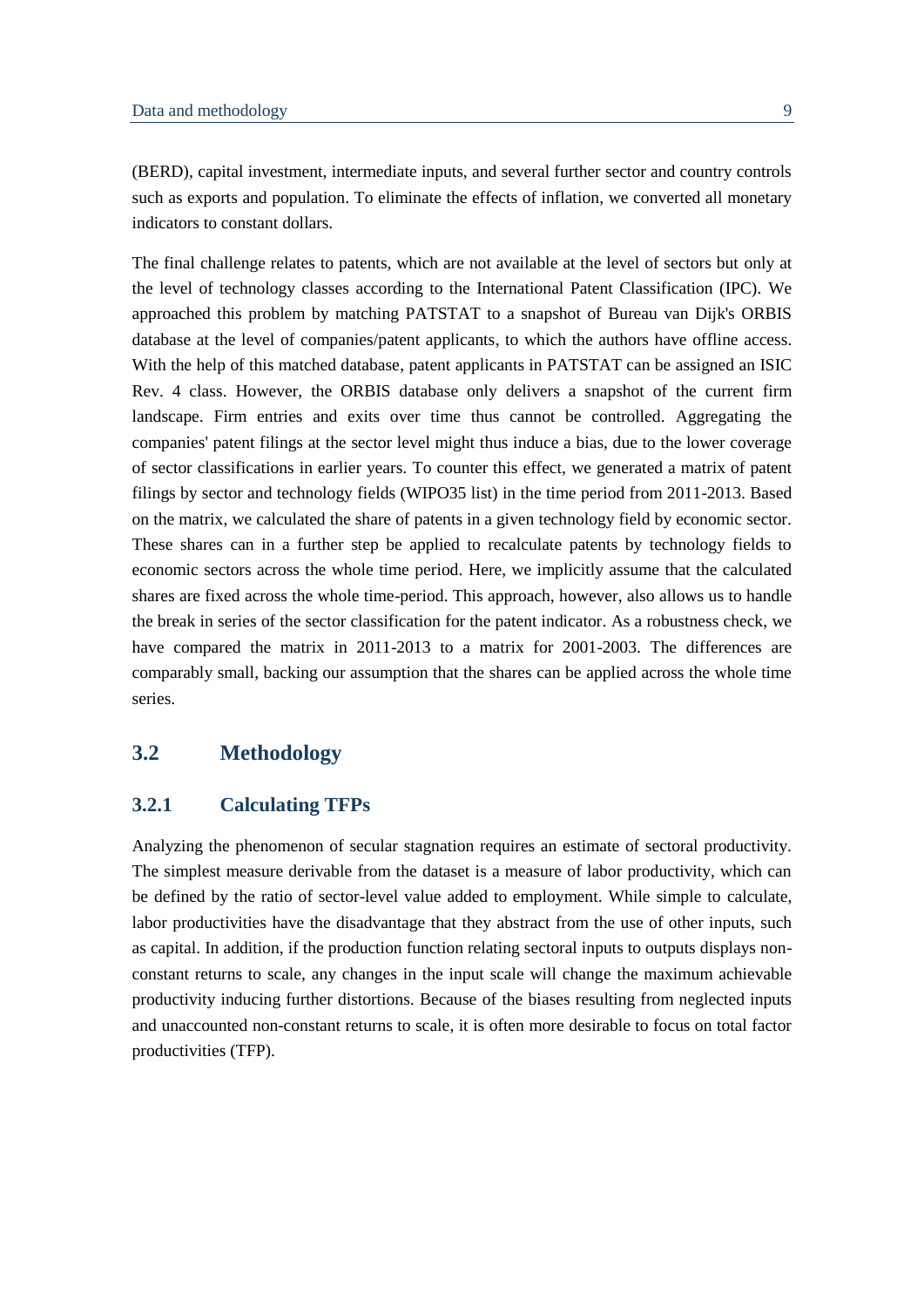Assuming a Cobb-Douglas functional form, we can write the logarithmic production function of sector *i* in country *j* at time *t* taking labor, fixed capital and  $R&D$  as inputs as follows:

$$
y_{ijt} = a_{ijt} + \alpha l_{ijt} + \beta c_{ijt} + \rho r_{ijt} \tag{1}
$$

where  $y_{ijt}$  is logarithmic labor input,  $c_{ijt}$  is the logarithmic capital stock,  $r_{ijt}$  are logarithmic R&D expenditures.  $\alpha$ ,  $\beta$ , and  $\rho$  are the production elasticities of labor, capital and R&D.  $a_{ijt}$  is the logarithmic total factor productivity. Given observations on value added, labor, capital, and R&D, we can estimate Eq. (1) by some regression approach and we can derive the TFP as the exponentiated residual. Estimating Eq. (1), however, requires solving several problems. First, while capital investments are typically observable in the sector-level data, capital stocks are not. In a first step, we therefore constructed capital stocks by the perpetual inventory method using the following formula:

$$
c_{ijt} = i_{ijt} + (1 - \delta)c_{ijt-1} (2)
$$

where  $i_{ijt}$  is investment  $\delta$  is the depreciation rate of physical capital. Assuming a steady-state growth rate of capital  $g_{ij}$  we can obtain the initial capital stock through repeated substitution:

$$
c_{ij0} = \frac{i_{ij0}}{g_{ij} + \delta} (3)
$$

We follow Bottazzi and Peri (2007) and set  $\delta = 0.1$  and calculate  $g_{ij}$  as the growth rate investment in the first four years. The second problem concerns the specification of the TFPterm. Principally, the TFP contains all omitted factors not accounted for explicitly in the production function. In the most general case, we may therefore decompose TFP as follows:

$$
a_{ijt} = e_{ij} + u_{ijt} \tag{4}
$$

with  $e_{ij}$  containing all sector specific time constant effects (e.g. sector-specific persistent price shocks).  $h_t$  contains all time-varying factors which are common to all sectors (e.g. technology or demand shocks that apply to all sectors).  $u_{ijt}$  contains all time-varying factors specific to the sector (e.g. idiosyncratic productivity shocks, time-varying managerial capability). Consistent estimation of Eq. (1) depends on the assumptions made on the terms in Eq. (4). If we are willing to assume that all components of  $a_{ijt}$  are uncorrelated with the capital and labor inputs, Eq. (1) can consistently be estimated by pooled OLS or random effects. Such an assumption is quite restrictive. For example, if the demand in one sector is affected persistently by a negative price shock (e.g. decline of oil prices), firms may adjust their use of capital and labor in later periods. OLS-estimation of Eq. (1) will then lead to biased estimates. Nonetheless, we will use it as a point of reference. More robust estimates results from fixed effects regression, which can provide consistent estimates if  $u_{ijt}$  is purely random. The ability to eliminate any crosssectional unobserved heterogeneity makes fixed-effects regression an attractive candidate for calculations of TFPs. We will therefore use it as a second method.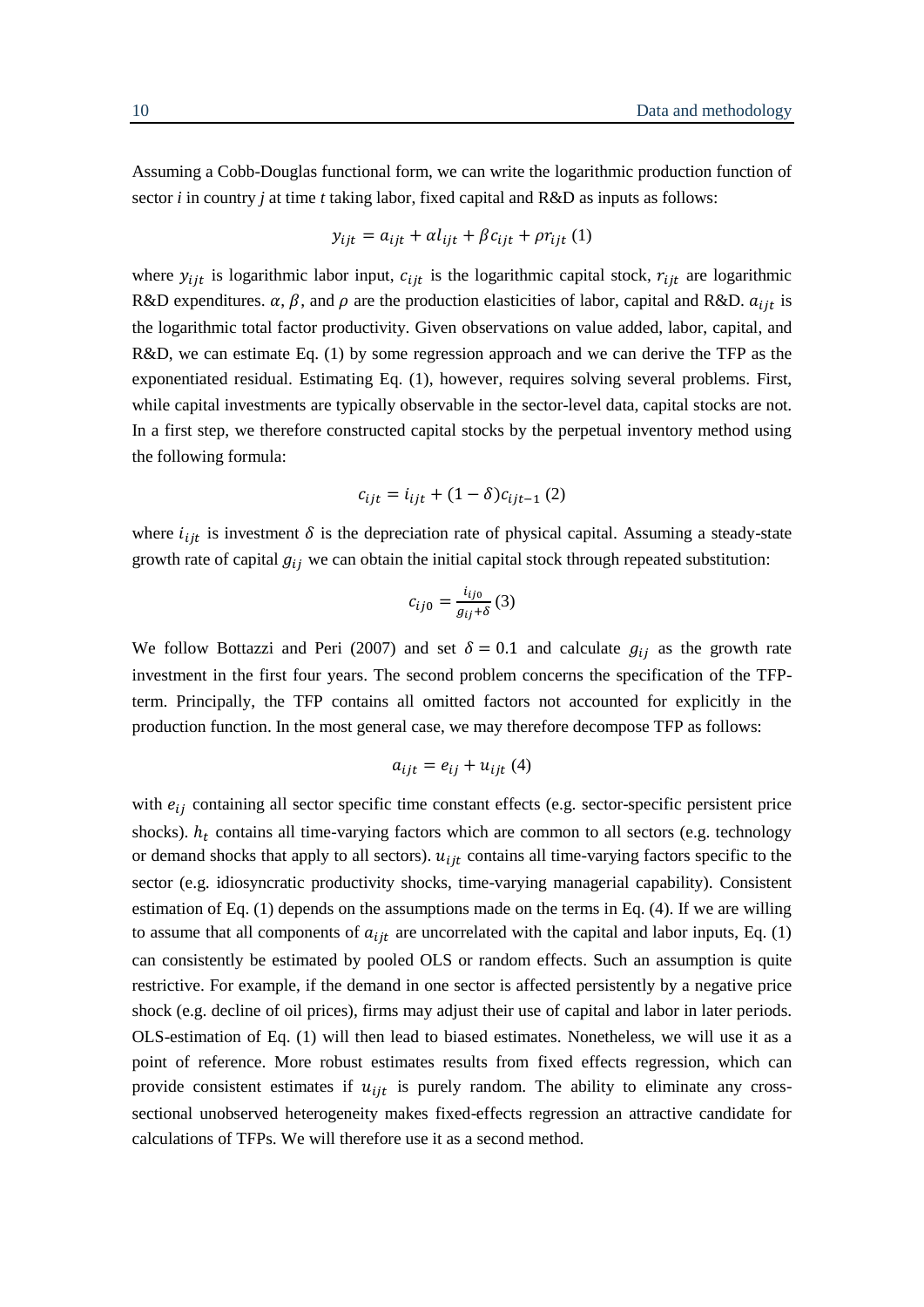Despite the ability to sort out unobserved heterogeneity-issues, fixed effects will not deliver consistent estimates  $u_{ijt}$  if productivity shocks in any period are correlated with capital or labor input. A prime reason is the so-called transmission-bias, referring to the problem that past productivity shocks likely affect the firms' choice of input levels in the future. Since firms cannot freely adjust the present capital stocks, any correlation in the productivity shocks will imply inconsistency of pooled OLS or fixed effects regression (Eberhardt and Helmers 2010). In general, instrumental variable estimators can be used to identify the causal parameters in Eq. (1) but finding valid instruments in typical firm-level datasets is complicated. As a response, several authors have proposed structural estimators. These structural estimatorsderive the conditions under which variables, that are typically available in firm datasets, are valid instruments. Specifying explicitly the dynamic optimization problem of the firm, Olley and Pakes (1996) derive conditions under which past capital investment is correlated with the capital stock but uncorrelated with the current productivity shocks. The disadvantage of the Olley-Pakes-estimator is that it relies on the free adjustment of capital investment. However, if investment is lumpy to some degree, the estimator can be very biased in finite samples. Levinsohn and Petrin (2003) therefore provide a comparable estimator, which uses intermediate inputs instrument, which are typically less lumpy. Nonetheless, also the Levinsohn-Petrinestimator (LP) relies on quite restrictive assumptions - e.g. that intermediate input use is a monotone positive function of only productivity shocks. It also assumes away fixed effects and therefore does not account for (time-constant) unobserved heterogeneity. In order to at least partly account for unobserved heterogeneity at the sectoral level, it is common to subdivide the TFP-regressions by sectoral subsamples (in our case high-tech manufacturing: NACE 20-35, low-tech manufacturing: NACE 10-19, other sector: all other NACE categories). We will see that the LP estimator will deliver quite unintuitive results in that it largely overrates the capital elasticity. Furthermore, the comparable ACF estimator (Ackerberg et al. 2015) does not solve the problem of inflated capital elasticities. It therefore remains dubious to rely too much on the results for the LP or the ACF estimator, which led us to focus on the FE and RE estimators apparently leading to realistic results. Nonetheless, in particular the results regarding the hypotheses do not critically depend on the choice of the estimator.

#### <span id="page-14-0"></span>**3.2.2 Explaining TFPs**

Once TFPs have been derived either based on fixed effects or Levinsohn-Petrin regressions, testing the H1 and H2 is easy based on regular panel regressions taking TFP as the explained variable. In the most general form, we estimate the following model by fixed effects in various time periods, h, before and after 2000:

$$
log\left(\frac{TFP_{ijt}}{TFP_{ijt-1}}\right) = \alpha_{1,h}log(PATSTOCK_{ijt}/EMP_{ijt}) + \alpha_{2,h}log(R\&D_{ijt-1}/EMP_{ijt-1}) + \alpha_{3,h}(INVEST_{ijt-1}/EMP_{ijt-1}) + \chi_{ijt}\beta_h + c_{ij} + \nu_{ijt}(5)
$$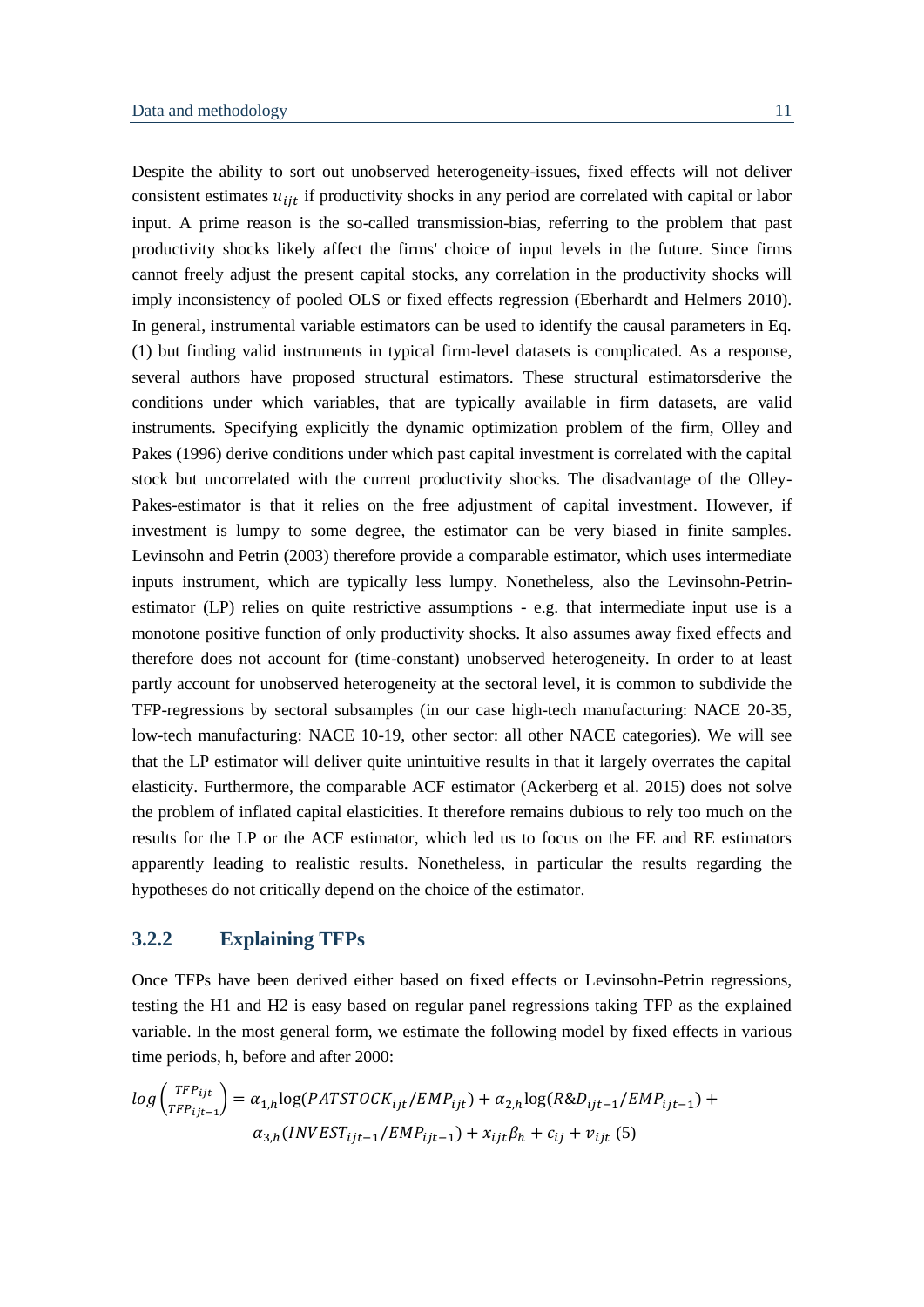PATSTOCK is the patent stock calculated by a method identical to the capital stock.<sup>2</sup>  $R&D$ refers to R&D expenditures.  $EMP$  and  $INVEST$  denote employment and investment.  $x$  is sector of further (logarithmic) control variables, in which we include the growth-rate of sector value added to account for cyclical patterns and employment to account for size. Most models also include general year dummies.

With respect to the hypotheses, if H1 is true we expect  $\alpha_{3, until\ 2000} > \alpha_{3, after\ 2000}$ . Finally, if H2 is true  $\alpha_{1,h}$  and  $\alpha_{2,h}$  should not differ substantially between the time periods. In specific, we choose three time periods, which roughly lead to comparable numbers of observations: 1993- 1990, 2001-2004, and 2005-2011.

-

<sup>2</sup> For the calculation of the patent stock, transnational patent filings, i.e. all filings at the EPO or via the PCT system (excluding double counts) were applied.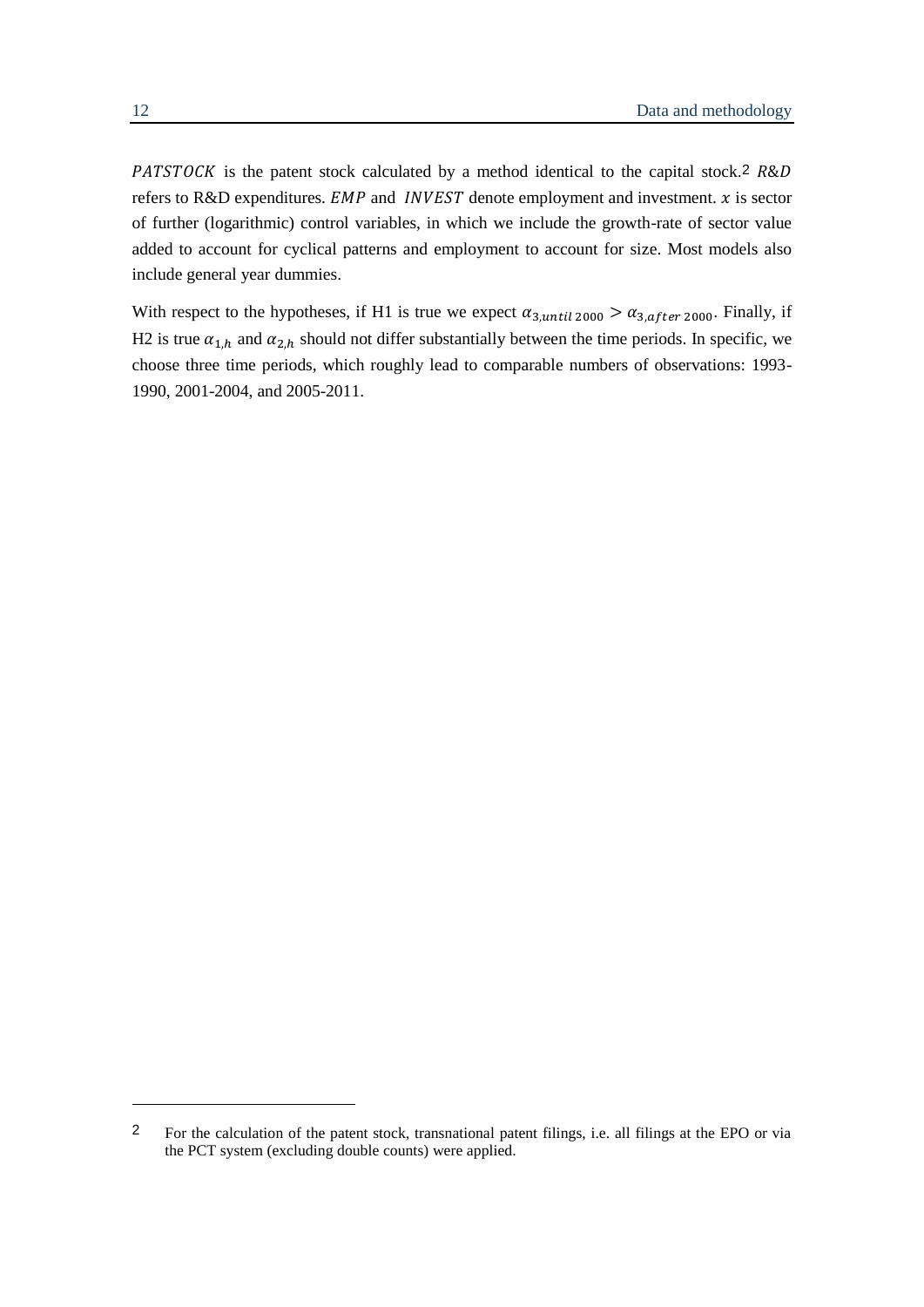## <span id="page-16-1"></span><span id="page-16-0"></span>**4 Results**

#### **4.1 The evolution of TFP measures**

In [Table 1,](#page-16-2) we present the country representation for which we were able to calculate TFP measures based on the FE approach. In total, we are able to cover 14 OECD countries. However, for three of them, namely GB, KR and SE, the sector-year-level observations were quite limited. Therefore, we will not present country level results for these three countries.

|                            | Obs.       | Percent  |
|----------------------------|------------|----------|
| AT                         | 299        | 11.16    |
| BE                         | 213        | 7.95     |
| ${\rm CA}$                 | 160        | 5.97     |
| $\rm DE$                   | 381        | 14.22    |
| $\mathop{\hbox{\rm ES}}$   | 146        | 5.45     |
| FI                         | 358        | 13.36    |
| FR                         | 75         | 2.8      |
| GB                         | $\sqrt{2}$ | $0.07\,$ |
| IE                         | 76         | 2.84     |
| $\ensuremath{\mathsf{IT}}$ | 330        | 12.32    |
| KR                         | 30         | 1.12     |
| NL                         | 316        | 11.8     |
| $\rm SE$                   | 17         | 0.63     |
| <b>US</b>                  | 276        | 10.3     |
| Total                      | 2,679      | 100      |

<span id="page-16-2"></span>Table 1: Country coverage

If we disaggregate the observations by sector, information on the following ISIC Rev. 4 classifications could be collected. We will, however, only report sector level results on more aggregated levels. In particular, we will create a sector-classification for high-tech. manufacturing including sectors 20-33, low-tech. manufacturing including sectors 10-19, and other sectors including 01-09 and 35-99.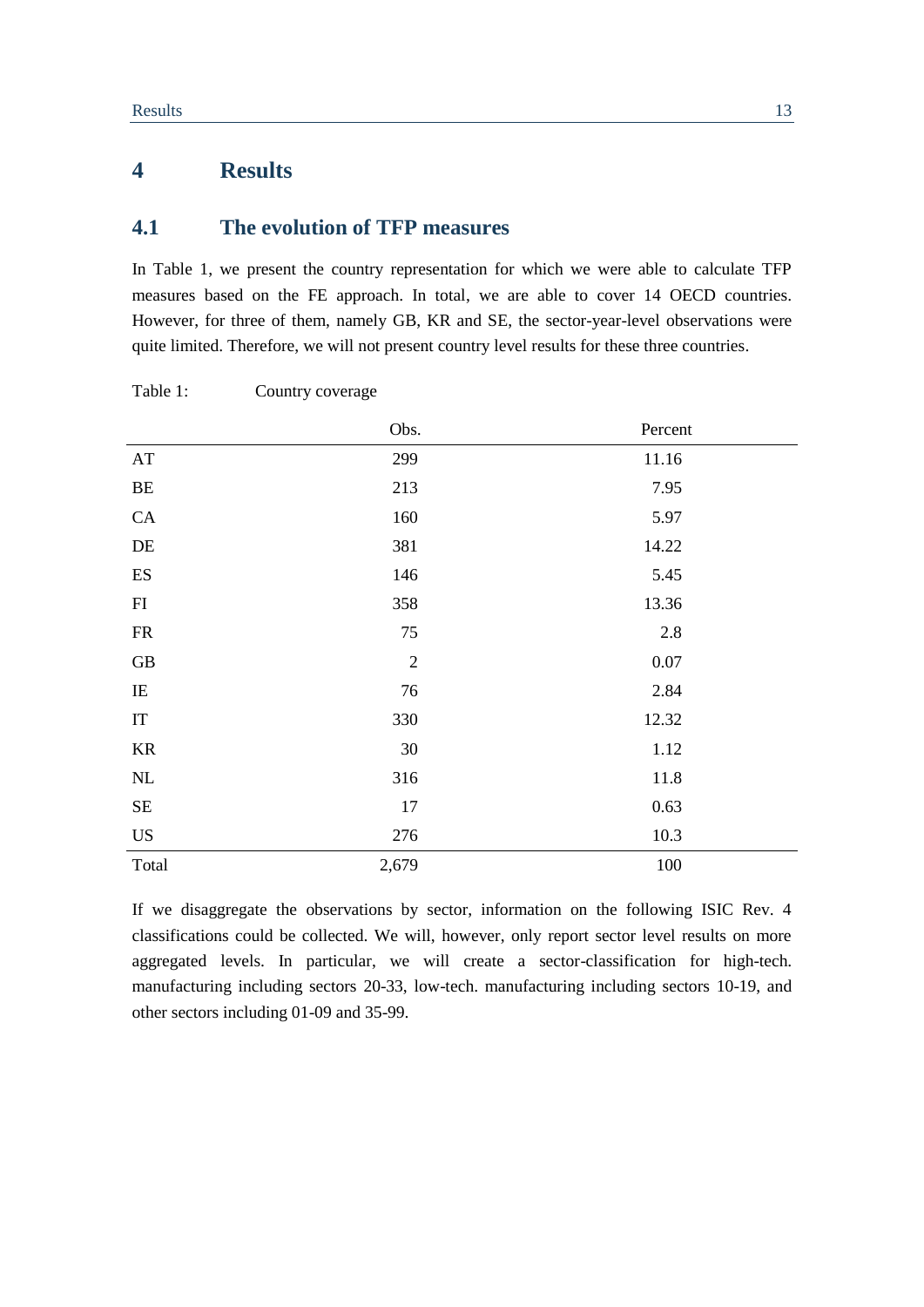|                | Obs.  | Percent |
|----------------|-------|---------|
| ISIC_01-03     | 149   | 5.56    |
| ISIC_05-09     | 142   | 5.3     |
| ISIC_10-12     | 111   | 4.14    |
| $ISIC_13$      | 54    | 2.02    |
| $ISIC_14$      | 52    | 1.94    |
| $ISIC_15$      | 98    | 3.66    |
| $ISIC_16$      | 138   | 5.15    |
| $ISIC_17$      | 102   | 3.81    |
| $ISIC_18$      | 102   | 3.81    |
| $ISIC_19$      | 120   | 4.48    |
| $ISIC_20$      | 147   | 5.49    |
| $ISIC_21$      | 81    | 3.02    |
| $ISIC_22$      | 162   | 6.05    |
| $ISIC_23$      | 149   | 5.56    |
| $ISIC_24$      | 121   | 4.52    |
| $ISIC_25$      | 136   | 5.08    |
| $ISIC_26$      | 97    | 3.62    |
| $ISIC_27$      | 97    | 3.62    |
| $ISIC_28$      | 145   | 5.41    |
| <b>ISIC_29</b> | 99    | 3.7     |
| $ISIC_30$      | 114   | 4.26    |
| ISIC_31-33     | 123   | 4.59    |
| ISIC_35-99     | 140   | 5.23    |
| Total          | 2,679 | 100     |

<span id="page-17-0"></span>

| Table 2: | Sector coverage |
|----------|-----------------|
|----------|-----------------|

[Table 3](#page-18-0) presents summary statistics for the main variables used throughout the report as a point of reference. We will come back to discussing these figures after having presented the results from the TFP-regressions in [Table 4](#page-19-0) (RE/FE) and [Table 5](#page-20-0) (LP).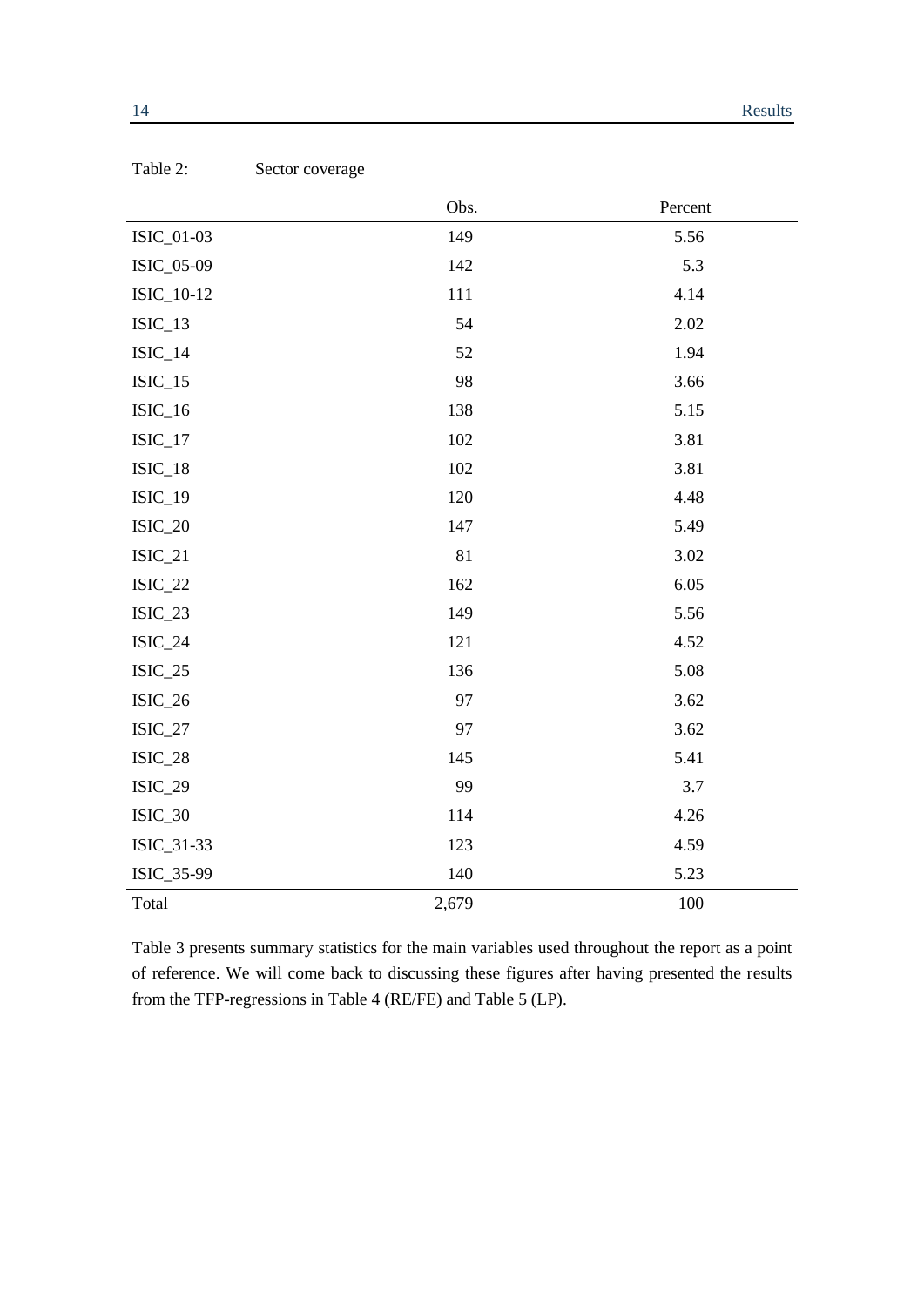#### Results 15

|                             | Obs   | Mean      | Std. Dev. | Min       | Max      |
|-----------------------------|-------|-----------|-----------|-----------|----------|
| TFP Growth Rate (RE)        | 2,679 | 0.0049    | 0.1241    | $-1.7496$ | 0.9089   |
| TFP Growth Rate (FE)        | 2,679 | 0.0057    | 0.1245    | $-1.7536$ | 0.9132   |
| TFP Growth Rate (LP)        | 2,679 | $-0.0063$ | 0.1277    | $-1.8010$ | 0.9136   |
| Log Value Added             | 2,893 | 15.7345   | 1.9101    | 10.3981   | 23.2558  |
| Log Employees               | 2,893 | 11.4427   | 1.9453    | 5.9216    | 18.6673  |
| Log R&D Expenditures        | 2,893 | 11.6846   | 2.3365    | 5.0841    | 18.2757  |
| Log Capital Stock           | 2,893 | 15.8950   | 2.0377    | 8.7861    | 23.4918  |
| Log Intermediate Inputs     | 2,860 | 16.3689   | 1.8028    | 11.0271   | 22.8263  |
| Patent Stock/Employee       | 2,893 | 0.0249    | 0.0395    | 0.0000    | 0.4137   |
| Capital Investment/Employee | 2,893 | 19.5579   | 28.7236   | 0.2441    | 320.9970 |
| R&D Intensity               | 2,893 | 4.6329    | 10.6614   | 0.0005    | 179.9860 |
| Log Value Added Growth      | 2,799 | 0.0253    | 0.1242    | $-1.7456$ | 0.9260   |

#### <span id="page-18-0"></span>Table 3: Summary statistics

When turning to the multivariate results we see that the estimated scale elasticities differ considerably between the RE and the FE approach on the one hand and the LP-approach on the other hand. Production elasticities of labor hover around 0.33-0.45 for RE and FE. Capitalelasticities are of approximately the same magnitude. The R&D elasticities are much lower with on average about 0.07, though much higher for HT-manufacturing with about 0.16. Both for RE and FE, the production functions display decreasing returns to scale. When focusing on the LP approach, the respective scale elasticities are 0.25 for labor, 0.06 for R&D and 0.90 for capital leading to production function with constant returns to scale. In particular, the high value for capital appears to be unreasonably large and inconsistent with economic theory: under constant returns to scale and full competition, it follows from Euler's theorem that the share of capital and labor income must be identical to the production elasticities. In most countries, the labor income as a share of GDP is around 0.6-0.7, while capital income is typically accounts for the rest. In Germany in 2012, the share of labor income for example was 0.68. Thus, the results from the LP-approach are very difficult to reconcile with economic theory and typically observable in macroeconomic capital and labor income shares. Furthermore, a robustness check using the ACF-estimator (Ackerman et al. 2015) as an IV-based close alternative delivered the same inflated result, which suggests that either the failure of the LP and the ACF-approach to account for constant unobserved heterogeneity or their quite restrictive consistency conditions caused the unreasonable results. In the following, we will therefore focus mainly on the RE and FE results, although we note that in particular for the results on the hypothesis-tests the choice of the TFP estimators does not appear to be crucial.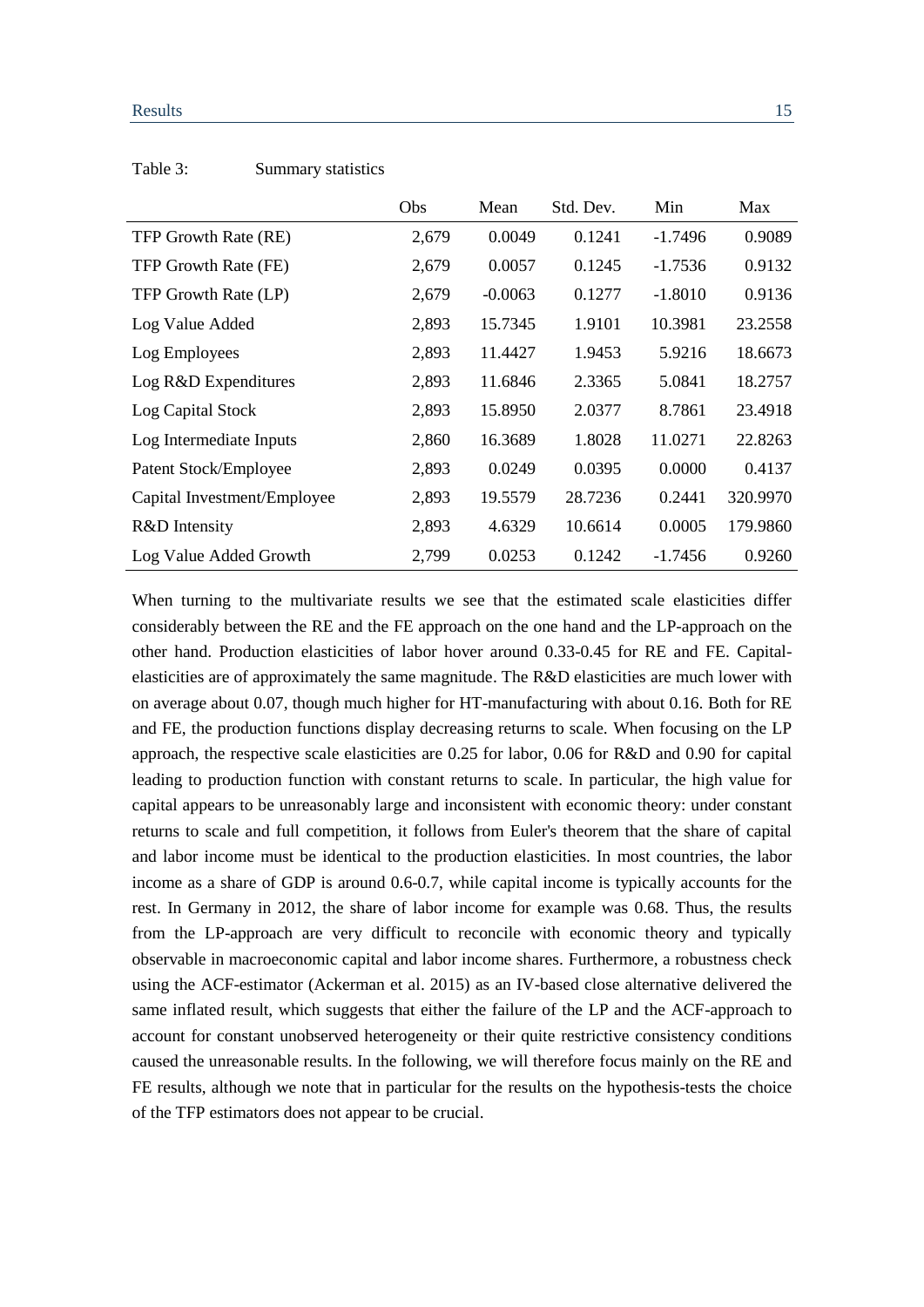|                            | (1)          | (2)         | (3)         | (4)                        | (5)          | (6)         | (7)         | (8)                 |
|----------------------------|--------------|-------------|-------------|----------------------------|--------------|-------------|-------------|---------------------|
|                            | RE All firms | RE HT Man.  | RE LT Man.  | <b>RE</b> Other<br>Sectors | FE All firms | FE HT Man.  | FE LT Man.  | FE Other<br>Sectors |
| Log Employees              | $0.4571***$  | $0.4310***$ | $0.4423***$ | $0.3256***$                | $0.3340***$  | $0.2869***$ | $0.3831***$ | $0.1405**$          |
|                            | (29.39)      | (19.43)     | (16.92)     | (7.74)                     | (11.68)      | (6.34)      | (8.29)      | (2.19)              |
| R&D<br>Log<br>Expenditures | $0.0678***$  | $0.1577***$ | $0.0258**$  | 0.0081                     | $0.0667***$  | $0.1653***$ | 0.0087      | 0.0138              |
|                            | (10.13)      | (14.96)     | (2.09)      | (0.69)                     | (9.40)       | (14.64)     | (0.69)      | (1.17)              |
| Log Capital Stock          | $0.3863***$  | $0.3074***$ | $0.4561***$ | $0.5125***$                | $0.3509***$  | $0.2866***$ | $0.3623***$ | $0.5162***$         |
|                            | (37.28)      | (23.92)     | (20.66)     | (18.94)                    | (31.57)      | (21.51)     | (12.67)     | (19.11)             |
| Constant                   | 3.5853***    | 3.9775***   | 2.9999***   | 3.8928 ***                 | 5.5556***    | 5.8757***   | 5.1894***   | $6.0762***$         |
|                            | (21.26)      | (16.06)     | (10.58)     | (8.47)                     | (15.78)      | (10.79)     | (7.59)      | (8.63)              |
| Observations               | 2,893        | 1,579       | 844         | 470                        | 2,893        | 1,579       | 844         | 470                 |
| Within $R^2$               | 0.3889       | 0.4603      | 0.2157      | 0.325                      | 0.391        | 0.463       | 0.217       | 0.593               |
| #Groups                    | 208.0000     | 108.0000    | 63.0000     | 37.0000                    | 208.0000     | 108.0000    | 63.0000     | 37.0000             |
| Chi <sub>2/F-stat</sub>    | 5,621.09     | 2,819.28    | 1,762.72    | 1,037.43                   | 573.1542     | 422.6901    | 71.9351     | 208.9482            |
| CRS-test pval              | 0.0000       | 0.0000      | 0.0000      | 0.0000                     | 0.0000       | 0.0000      | 0.0000      | 0.0000              |

<span id="page-19-0"></span>*t* statistics in parentheses

\* *p* < 0.1, \*\* *p* < 0.05, \*\*\* *p* < 0.01

Results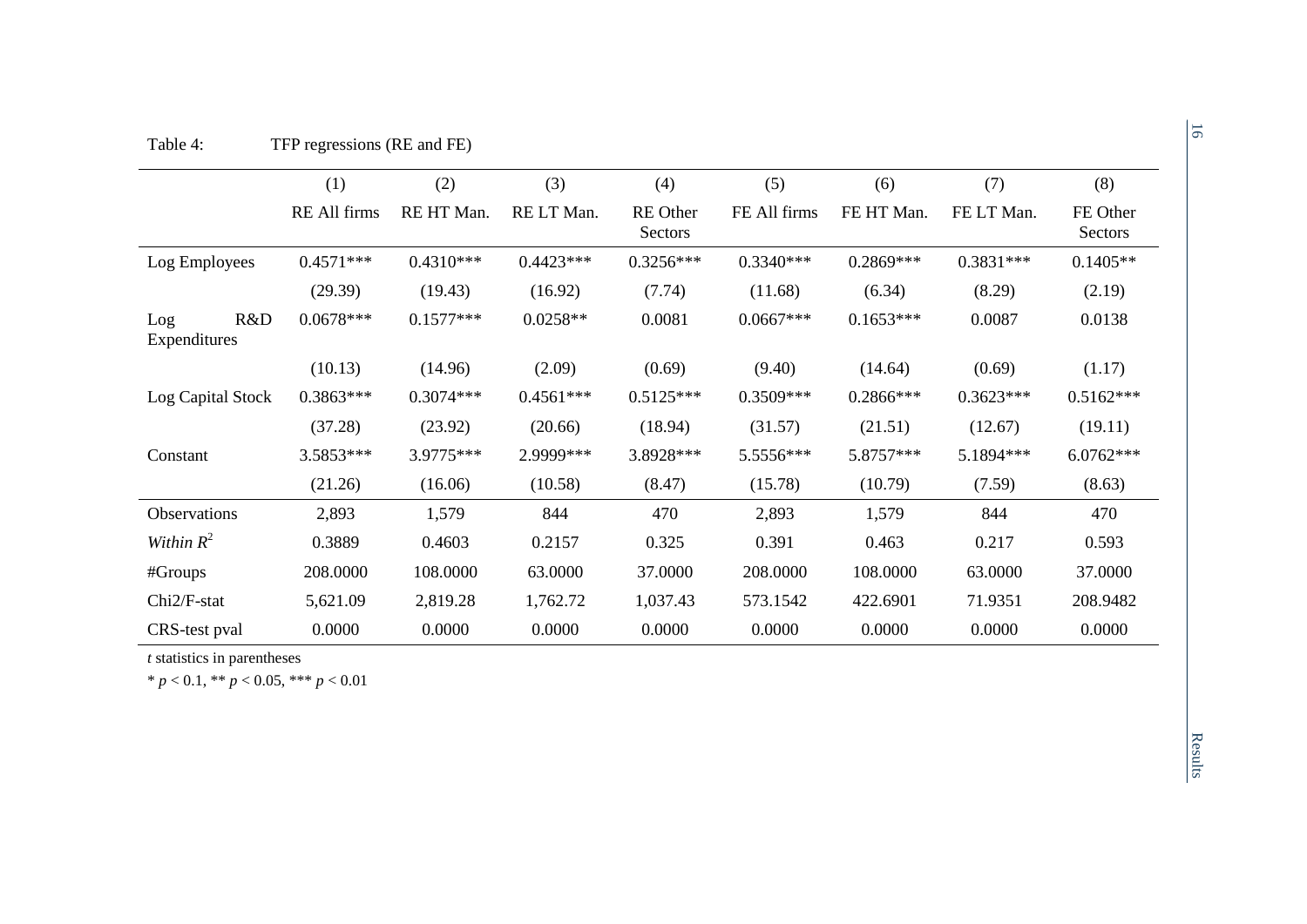|                     | (1)          | (2)         | (3)         | (4)      |
|---------------------|--------------|-------------|-------------|----------|
|                     | LP All firms | LP HT Man.  | LP LT Man.  | LP Other |
|                     |              |             |             | Sectors  |
| Log Employees       | $0.2530***$  | $0.2536***$ | $0.2302***$ | 0.1384   |
|                     | (5.47)       | (2.61)      | (2.82)      | (1.11)   |
| R&D<br>Log          | $0.0633***$  | $0.0542**$  | 0.0292      | 0.0012   |
| Expenditures        |              |             |             |          |
|                     | (3.26)       | (2.37)      | (0.72)      | (0.02)   |
| Log Capital Stock   | $0.8921***$  | $0.6647***$ | $0.5354*$   | 0.5137   |
|                     | (4.04)       | (4.36)      | (1.81)      | (0.62)   |
| <b>Observations</b> | 2,860        | 1,622       | 838         | 456      |
| CRS-test pval       | 0.4166       | 0.8603      | 0.5975      | 0.6371   |

<span id="page-20-0"></span>Table 5: TFP regressions (LP)

*t* statistics in parentheses

 $* p < 0.1, ** p < 0.05, *** p < 0.01$ 

When comparing how productivity developed over time, [Table 6](#page-20-1) gives of a slowdown after the 2000 both for FE and RE. For FE for example, we find 0.9% annual growth in 1993-2000, 0.5% annual growth in 2001-2004 and a further decline by 0.3% in 2005-2011. As concerns the results from the LP-model, we observe even negative growth rates in all periods although they moved closer to zero. As already stated, the LP model is unlikely to provide very credible accounts of the evolution of TFP given the unreasonable results for the output elasticity of capital. We therefore do not attach to much weight to the negative growth rates. Nonetheless, we find that none of the TFP-measures is in favor of substantially positive growth rates, which provides quite compelling evidence of the secular stagnation phenomenon in our dataset also when focusing on TFP-based measures. In fact, growth rates for the raw labor productivities are comparable in the trends to the RE/FE-effects TFP growth rates. In the period for 1993, the growth rate of labor productivity was about 3.8% and continuously dropped to 2.9% in 2005- 2011. As [Figure 4](#page-30-0) - [Figure 8](#page-32-0) in the appendix show, these trends appear to be quite consistent over countries and broader sectors.

<span id="page-20-1"></span>

| Table 6: | TFP-growth rates over the years |  |
|----------|---------------------------------|--|
|----------|---------------------------------|--|

|           | TFP Growth Rate (RE) | TFP Growth Rate (FE) | TFP Growth Rate (LP) |
|-----------|----------------------|----------------------|----------------------|
| 1993-2000 | 0.0057               | 0.0089               | $-0.0141$            |
| 2001-2004 | 0.0051               | 0.0047               | $-0.0032$            |
| 2005-2011 | 0.0040               | 0.0035               | $-0.0014$            |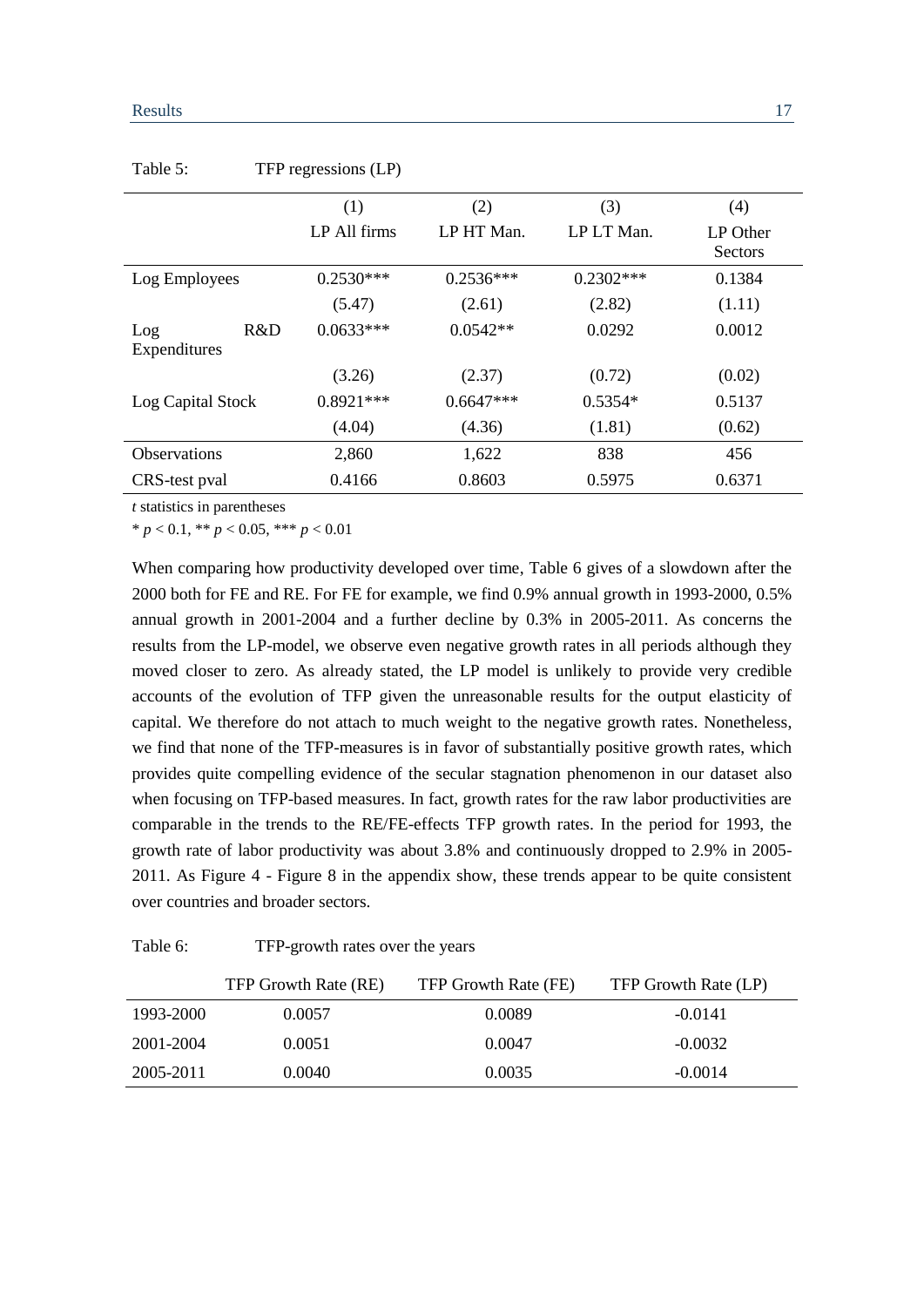### <span id="page-21-0"></span>**4.2 Explaining TFP-growth**

The results on the evolution of TFP-growth provide additional support on the secular stagnation hypothesis by showing similarly slow sluggish growth also when focusing on total factor productivities rather than on raw labor productivities. However, the sources of the secular stagnation phenomenon, in particular the claim that technology development as a driver of TFPgrowth became less important, are still under debate. A decisive question is therefore whether the elasticities of TFP-growth with respect to certain key innovation-related variables have changed over time. In particular, if the depletion hypothesis was true, we would expected the elasticity of TFP-growth with respect to innovation-related variables, such as R&D or patent, declined over time. In [Table 7](#page-22-0) (RE) and [Table 8](#page-23-0) (FE), we test whether declining trends in the elasticities can be observed. For the patent stocks, we find no significant relation to TFP-growth in any of the time periods and irrespective of whether we use the RE or the FE-based TFPmeasure. When turning to the effects of R&D, we can observe a positive and statistically highly significant values for the TFP-growth elasticity, again irrespective of whether the TFP-growth measures variable was calculated using Random or Fixed Effects.3 While the elasticities are with about 0.020-0.038 not overwhelmingly large, there is little evidence that the elasticities strongly declined over time. If at all, there was a slight dip in the second period from 2001- 2004, which was followed by a recovery in the following period from 2005-2011. Thus, overall there seems little evidence of a general depletion of technological opportunities. Thus, we corroborate H2 for R&D.

When additionally considering the TFP-growth elasticity with respect to sectoral per-employee capital-investment (columns 4-8 in [Table 7](#page-22-0) and [Table 8\)](#page-23-0) we can observe a consistent drop in the coefficients. While in 1993-2000 the elasticity was around 0.022-0.024 both for RE and FE, the elasticities where not significant in the two ensuing periods anymore. To the degree that we consider capital investments as linked to embodied technological change, our results are consistent with a modified version of the depletion hypothesis: we find little support that the effectiveness of genuine innovation activities as a driver of TFP-growth has declined. We do however find some evidence that the effectiveness of embodied technological change driven by capital investments has declined. As argued in [Figure 1,](#page-8-0) the lower relevance of capital investments as a driver of TFP-growth is also consistent with macroeconomic observations on the relative prices of capital investment, which declined sharply throughout the 1990ies but changed only little afterwards.

1

<sup>3</sup> Indeed, the main results are robust for the LP-estimator (not presented).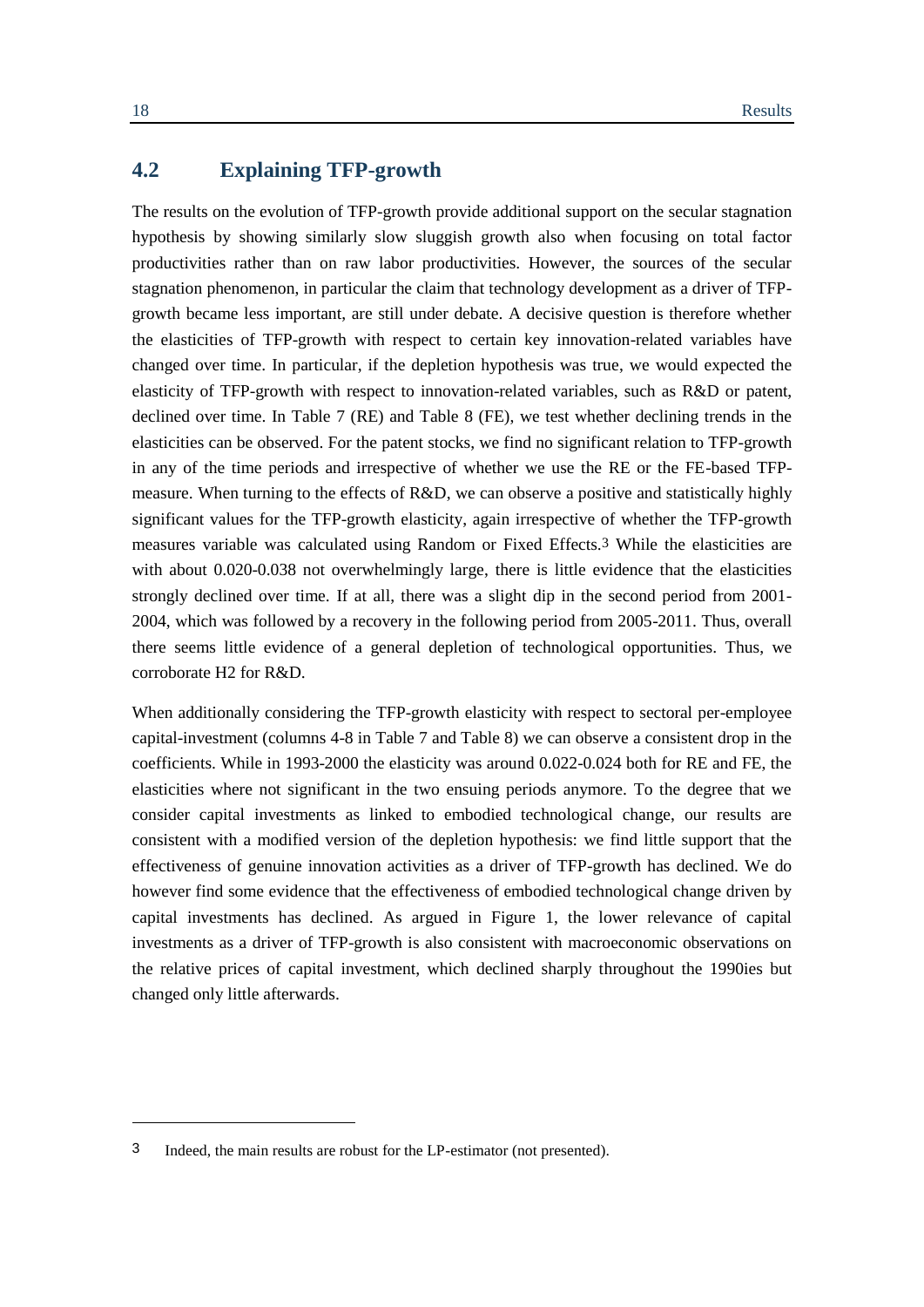|                                         | (1)          | (2)         | (3)          | (4)         | (5)          | (6)         | (7)          | (8)         |
|-----------------------------------------|--------------|-------------|--------------|-------------|--------------|-------------|--------------|-------------|
|                                         | All years    | 1993-2000   | 2001-2004    | 2005-2011   | All years    | 1993-2000   | 2001-2004    | 2005-2011   |
| Patent<br>Log<br>Stock/Employee         | 0.0053       | $-0.0111$   | $-0.0129$    | 0.0391      | $-0.0001$    | $-0.0075$   | $-0.0119$    | 0.0374      |
|                                         | (0.75)       | $(-0.50)$   | $(-0.31)$    | (1.16)      | $(-0.02)$    | $(-0.34)$   | $(-0.28)$    | (1.11)      |
| L.Log R&D Intensity                     | $0.0210***$  | $0.0377***$ | $0.0237***$  | $0.0273***$ | $0.0210***$  | $0.0383***$ | $0.0237***$  | $0.0274***$ |
|                                         | (10.75)      | (7.12)      | (5.67)       | (8.23)      | (10.80)      | (7.26)      | (5.68)       | (8.24)      |
| Log Employees                           | $-0.0410***$ | $-0.0513$   | $-0.2181***$ | $-0.0895**$ | $-0.0421***$ | $-0.0506$   | $-0.2208***$ | $-0.0897**$ |
|                                         | $(-4.13)$    | $(-1.45)$   | $(-4.62)$    | $(-2.37)$   | $(-4.27)$    | $(-1.44)$   | $(-4.67)$    | $(-2.38)$   |
| Value<br>Added<br>Log<br>Growth         | $0.9572***$  | $0.9910***$ | $0.9734***$  | $0.9615***$ | $0.9544***$  | 0.9939***   | $0.9749***$  | $0.9610***$ |
|                                         | (131.35)     | (61.52)     | (66.42)      | (112.38)    | (131.60)     | (61.88)     | (66.12)      | (111.69)    |
| Capital<br>L.Log<br>Investment/Employee |              |             |              |             | $-0.0220***$ | $0.0243***$ | 0.0077       | $-0.0045$   |
|                                         |              |             |              |             | $(-5.97)$    | (2.85)      | (0.92)       | $(-0.64)$   |
| Constant                                | $0.4640***$  | 0.4966      | 2.4023***    | 1.1568***   | $0.5111***$  | 0.4568      | 2.4189***    | $1.1631***$ |
|                                         | (4.67)       | (1.39)      | (5.94)       | (3.70)      | (5.17)       | (1.28)      | (5.98)       | (3.72)      |
| Year dummies                            | Yes          | Yes         | Yes          | Yes         | Yes          | Yes         | Yes          | Yes         |
| Observations                            | 2,679        | 930         | 719          | 1,030       | 2,679        | 930         | 719          | 1,030       |
| $R^2$                                   | 0.892        | 0.845       | 0.899        | 0.952       | 0.893        | 0.846       | 0.900        | 0.952       |
| #Groups                                 | 203.0000     | 180.0000    | 183.0000     | 199.0000    | 203.0000     | 180.0000    | 183.0000     | 199.0000    |
| F-stat                                  | 963.1060     | 402.0247    | 675.9390     | 1635.1315   | 933.9212     | 369.7381    | 591.3722     | 1485.4626   |

Table 7: FE-regressions: drivers of TFP-growth (RE-based TFP-measures)

<span id="page-22-0"></span>*t* statistics in parentheses

\* *p* < 0.1, \*\* *p* < 0.05, \*\*\* *p* < 0.01

19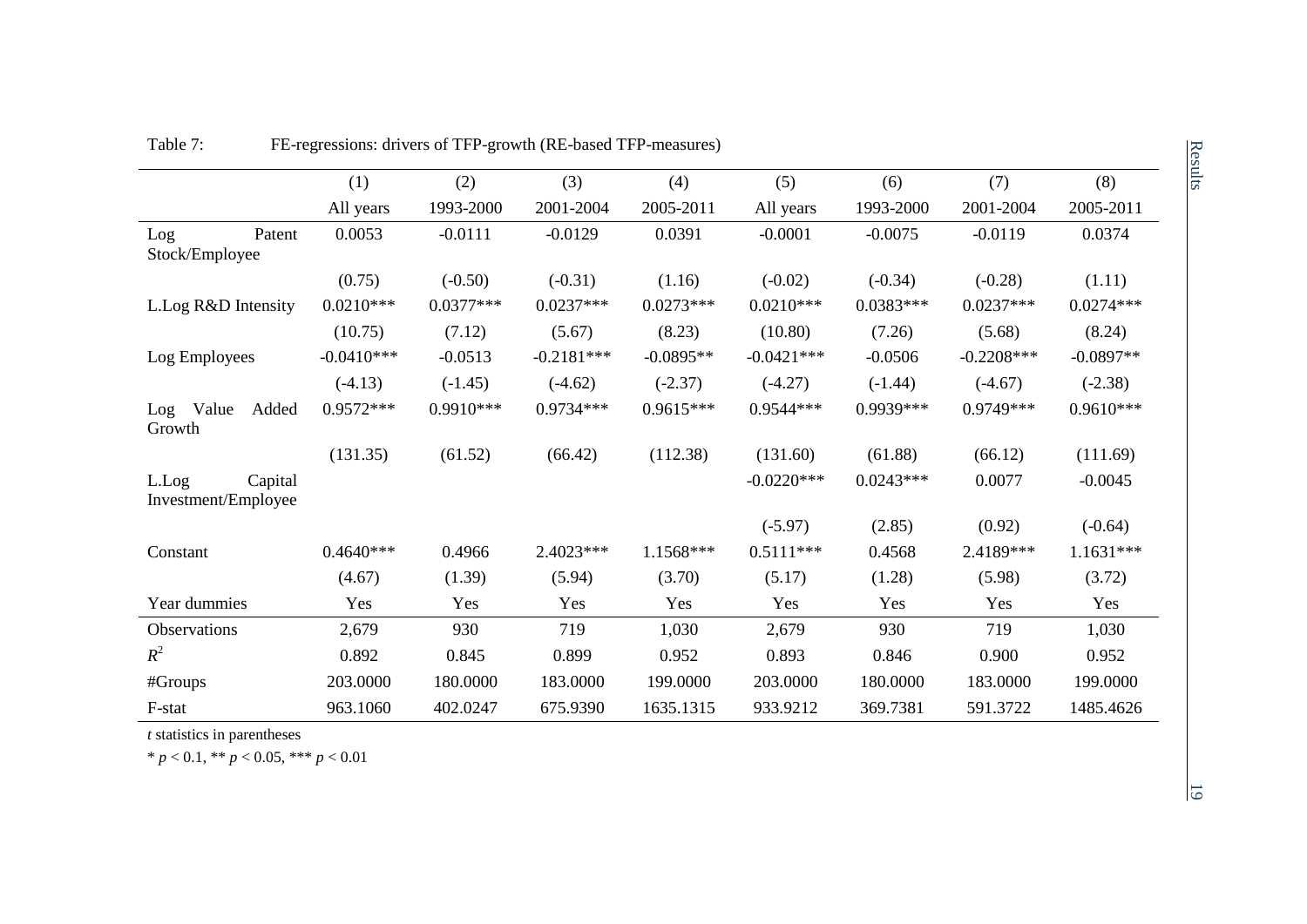<span id="page-23-0"></span>

|                                         | (1)          | (2)         | (3)          | (4)         | (5)          | (6)         | (7)          | (8)         |
|-----------------------------------------|--------------|-------------|--------------|-------------|--------------|-------------|--------------|-------------|
|                                         | All years    | 1993-2000   | 2001-2004    | 2005-2011   | All years    | 1993-2000   | 2001-2004    | 2005-2011   |
| Patent<br>Log<br>Stock/Employee         | 0.0067       | $-0.0001$   | $-0.0091$    | 0.0292      | 0.0025       | 0.0032      | $-0.0081$    | 0.0277      |
|                                         | (1.02)       | $(-0.01)$   | $(-0.23)$    | (0.89)      | (0.37)       | (0.15)      | $(-0.20)$    | (0.85)      |
| L.Log R&D Intensity                     | $0.0197***$  | $0.0367***$ | $0.0207***$  | $0.0265***$ | $0.0197***$  | $0.0372***$ | $0.0207***$  | $0.0266***$ |
|                                         | (10.84)      | (7.40)      | (5.18)       | (8.23)      | (10.87)      | (7.53)      | (5.19)       | (8.24)      |
| Log Employees                           | $-0.0276***$ | $-0.0265$   | $-0.1565***$ | $-0.0643*$  | $-0.0285***$ | $-0.0259$   | $-0.1591***$ | $-0.0645*$  |
|                                         | $(-2.98)$    | $(-0.80)$   | $(-3.47)$    | $(-1.76)$   | $(-3.09)$    | $(-0.79)$   | $(-3.52)$    | $(-1.76)$   |
| Value<br>Added<br>Log<br>Growth         | 0.9677***    | $0.9952***$ | $0.9831***$  | $0.9714***$ | $0.9655***$  | 0.9978***   | 0.9845***    | $0.9710***$ |
|                                         | (142.52)     | (65.96)     | (70.18)      | (117.09)    | (142.58)     | (66.30)     | (69.86)      | (116.38)    |
| L.Log<br>Capital<br>Investment/Employee |              |             |              |             | $-0.0171***$ | $0.0221***$ | 0.0075       | $-0.0039$   |
|                                         |              |             |              |             | $(-4.98)$    | (2.76)      | (0.93)       | $(-0.57)$   |
| Constant                                | $0.3182***$  | 0.2705      | 1.7207***    | $0.8288***$ | $0.3548***$  | 0.2343      | 1.7369***    | $0.8342***$ |
|                                         | (3.44)       | (0.81)      | (4.45)       | (2.73)      | (3.84)       | (0.70)      | (4.49)       | (2.75)      |
| Year dummies                            | Yes          | Yes         | Yes          | Yes         | Yes          | Yes         | Yes          | Yes         |
| Observations                            | 2,679        | 930         | 719          | 1,030       | 2,679        | 930         | 719          | 1,030       |
| $R^2$                                   | 0.907        | 0.862       | 0.908        | 0.956       | 0.908        | 0.864       | 0.908        | 0.956       |
| #Groups                                 | 203.0000     | 180.0000    | 183.0000     | 199.0000    | 203.0000     | 180.0000    | 183.0000     | 199.0000    |
| F-stat                                  | 1138.0094    | 462.6323    | 748.7189     | 1789.4403   | 1097.9482    | 425.0389    | 655.0665     | 1625.4603   |

Table 8: FE-regressions: drivers of TFP-growth (FE-based TFP-measures)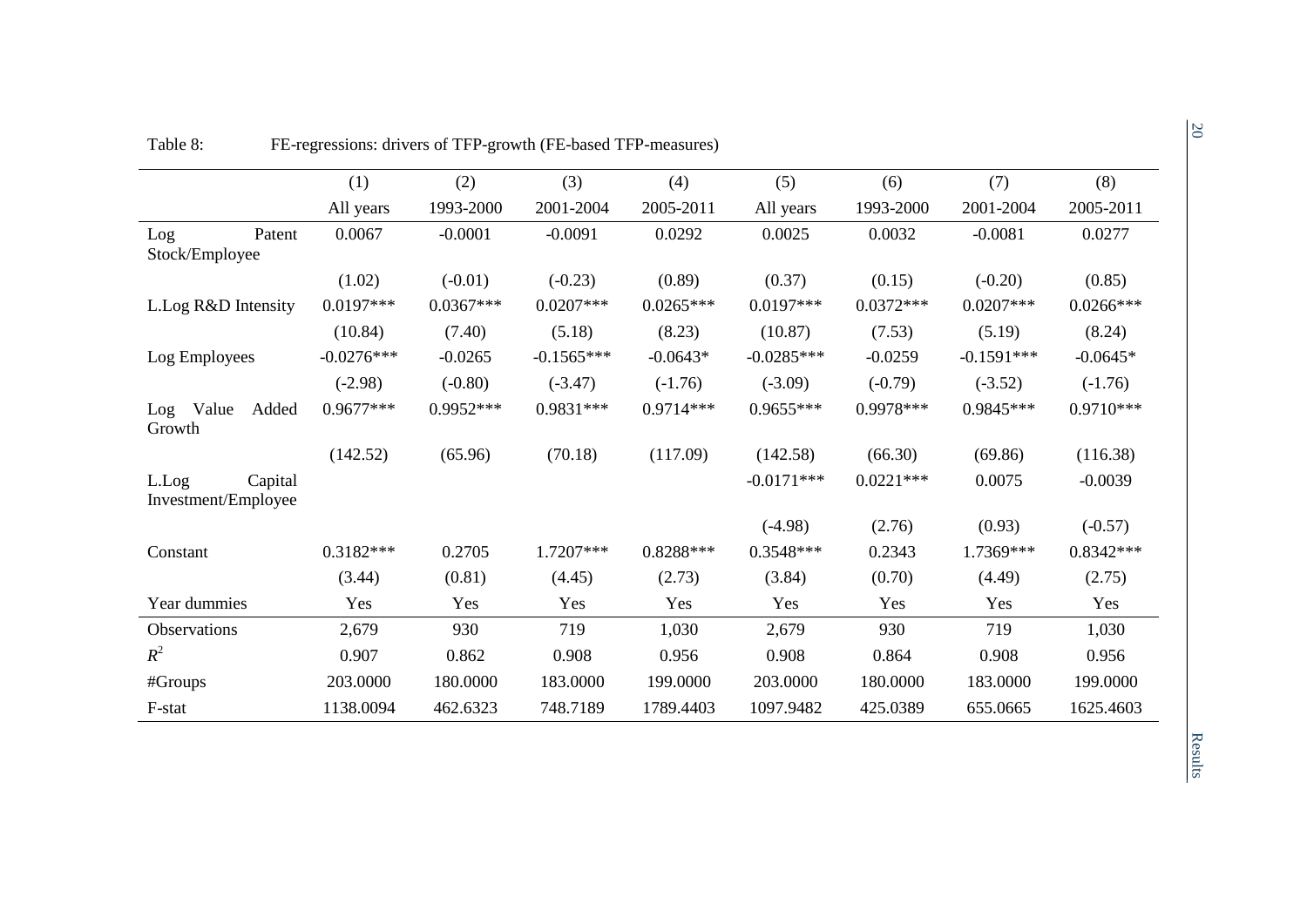## <span id="page-24-0"></span>**5 Conclusion**

Based on techniques for the calculation of total factor productivities, we provided new evidence of the secular stagnation hypothesis, which claims that growth rates of productivities have declined over time and are unlikely to return to the levels before the 1990ies. Several candidate explanations have been proposed to explain stagnating productivity levels, which vary widely and relate to monetary and fiscal policies (Summers 2014, Krugman 2014) or changes in the welfare system (Glaeser 2014). As of recent, Gordon (2014, 2015) suggested that stagnating productivities could be the result of depleting technological opportunities. We contribute to the debate by providing empirical evidence on several of its aspects. First, we focus on TFPmeasures rather than the raw labor productivities for a set of 11 OECD countries. Indeed, using a wide range of techniques, we can robustly show that the TFP-growth rates were very low throughout the period from 1993-2011 not exceeding rates of 0.9 % per annum on average. Furthermore, we observe a considerable decline in the rates after 2000, where annual growth remained at around 0.3%. The stagnating trends appear to be robust over countries and sectors. Second, we investigated the technological depletion hypothesis in detail. Our results show that the importance of own R&D activities as a driver of TFP-growth did not tremendously change over time. While that observation seems to contradict the depletion hypotheses at least in a very broad definition, we do however note that the role of capital investments as way to induce capital-embodied technological change almost vanished after 2000. While in the 1990ies we find a positive elasticity of capital investment on TFP-growth, we do not find a significant effect afterwards. Relying on macroeconomic evidence on the relative prices, capital investment and Gordon's (2015) depletion hypotheses, our results are therefore consistent with the claim that advances in capital goods, in particular ICT, lost their potential to drive total factor productivities in other sectors after the 1990ies. This argument however shall not hide that, considering for example the digitization of production, ICT may not be an important technological component in many future technologies but at least the induced sharp decline in prices for ICT equipment seems to be largely over after the turn of the millennium.

In summary, we interpret our results as being largely consistent with the technological depletion hypothesis, with some needs for clarification though. As Gordon (2015) claimed, we find evidence of declining potentials to benefit from capital-embodied technical change. However, there is little evidence that general intrasectoral R&D expenditures or patenting did not promote TFP-growth after 2000. Thus, our results do not support the notion of consistently depleting technological opportunities across sectors. Overall, while we may enter an extended period where firms find it difficult to sustain high productivity growth mainly based on capitalembodied technical change, intramural innovation has, if at all, increased in importance.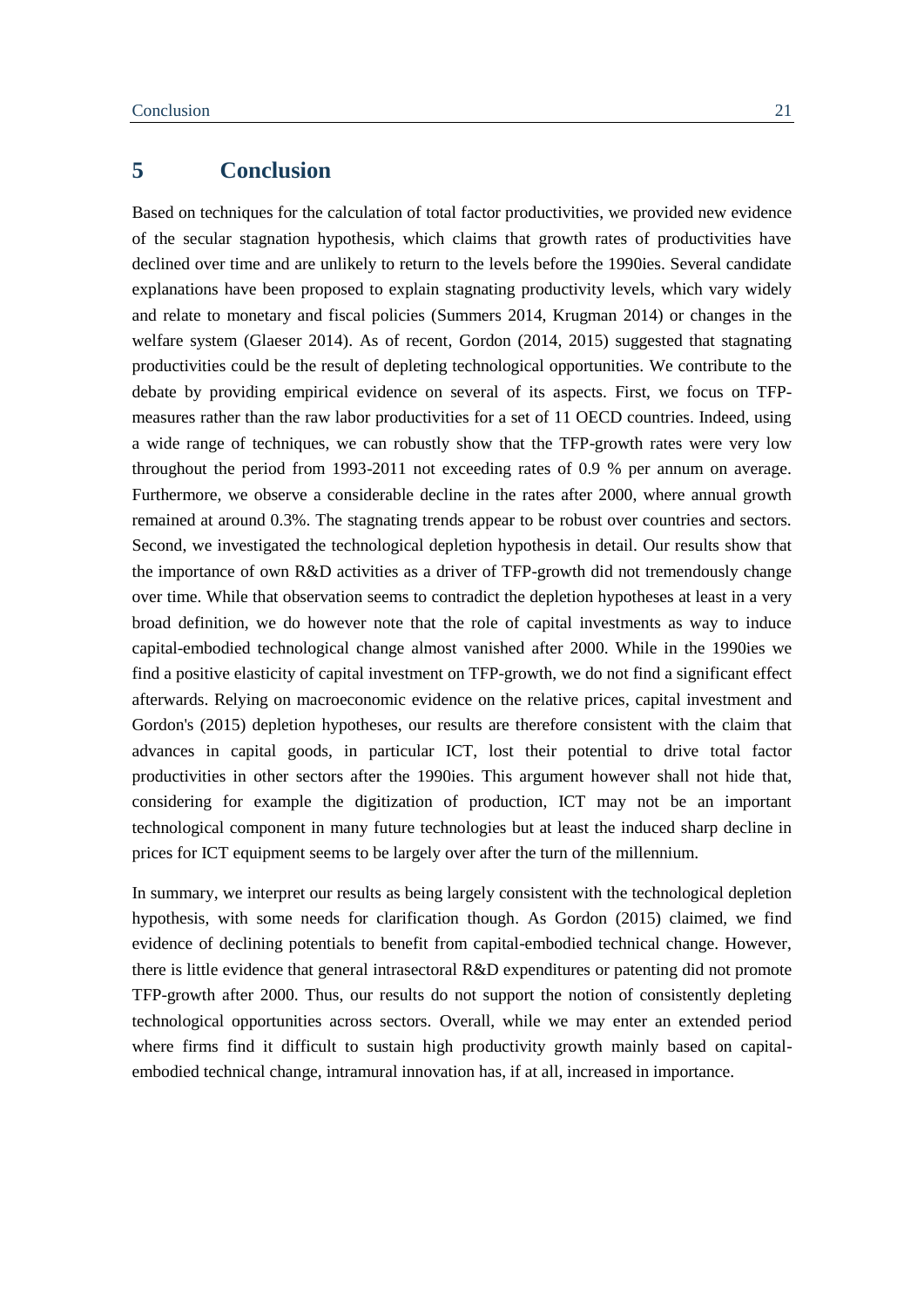### <span id="page-25-0"></span>**6 References**

- Ackerberg, D.A.; Caves, K.; Frazer, G. (2015): Identification properties of recent production function estimators. *Econometrica*, 83, 2411-2451.
- Ang, J.B.; Madsen, J.B. (2011): Can second-generation endogenous growth models explain the productivity trends and knowledge production in the Asian miracle economies?. *Review of Economics and Statistics*, *93*, 1360-1373.
- Basu, S.; Fernald, J. (2007): Information and communications technology as a general-purpose technology: evidence from US industry data. *German Economic Review*, 8, 146-173.
- Basu, S.; Fernald, J.G.; Oulton, N.; Srinivasan, S. (2003): The case of the missing productivity growth, or does information technology explain why productivity accelerated in the United States but not in the United Kingdom?. *NBER macroeconomics annual*, 18, 9-63.
- Bond, S.; Harhoff, D.; Van Reenen, J. (2003): Corporate R&D and productivity in Germany and the United Kingdom. London: LSE Research Online. Available on: http://eprints.lse.ac.uk/770/ (last accessed on: 8/29/2017)
- Bosworth, B.P.; Triplett, J.E. (2007): The early 21st century US productivity expansion is still in services. *International Productivity Monitor*, 14, 3.
- Bottazzi, L.; Peri, G. (2007): The international dynamics of R&D and innovation in the long run and in the short run. *The Economic Journal*, *117*, 486-511.
- Corrado, C.; Lengermann, P.; Bartelsman, E.J.: Beaulieu, J.J. (2006): Modeling Aggregate Productivity at a Disaggregate Level: New results for US sectors and industries. In conference on the "Determinants of Productivity Growth", Vienna, September 15-16 2006.
- Dosi, G. (1982): Technological paradigms and technological trajectories: a suggested interpretation of the determinants and directions of technical change. *Research policy*, 11, 147-162.
- Dosi, G. (1988): Sources, procedures, and microeconomic effects of innovation. Journal of Economic Literature, 1120-1171.
- Dosi, G.; Llerena, P.; Labini, M.S. (2006): The relationships between science, technologies and their industrial exploitation: An illustration through the myths and realities of the socalled 'European Paradox'. *Research policy*, 35, 1450-1464.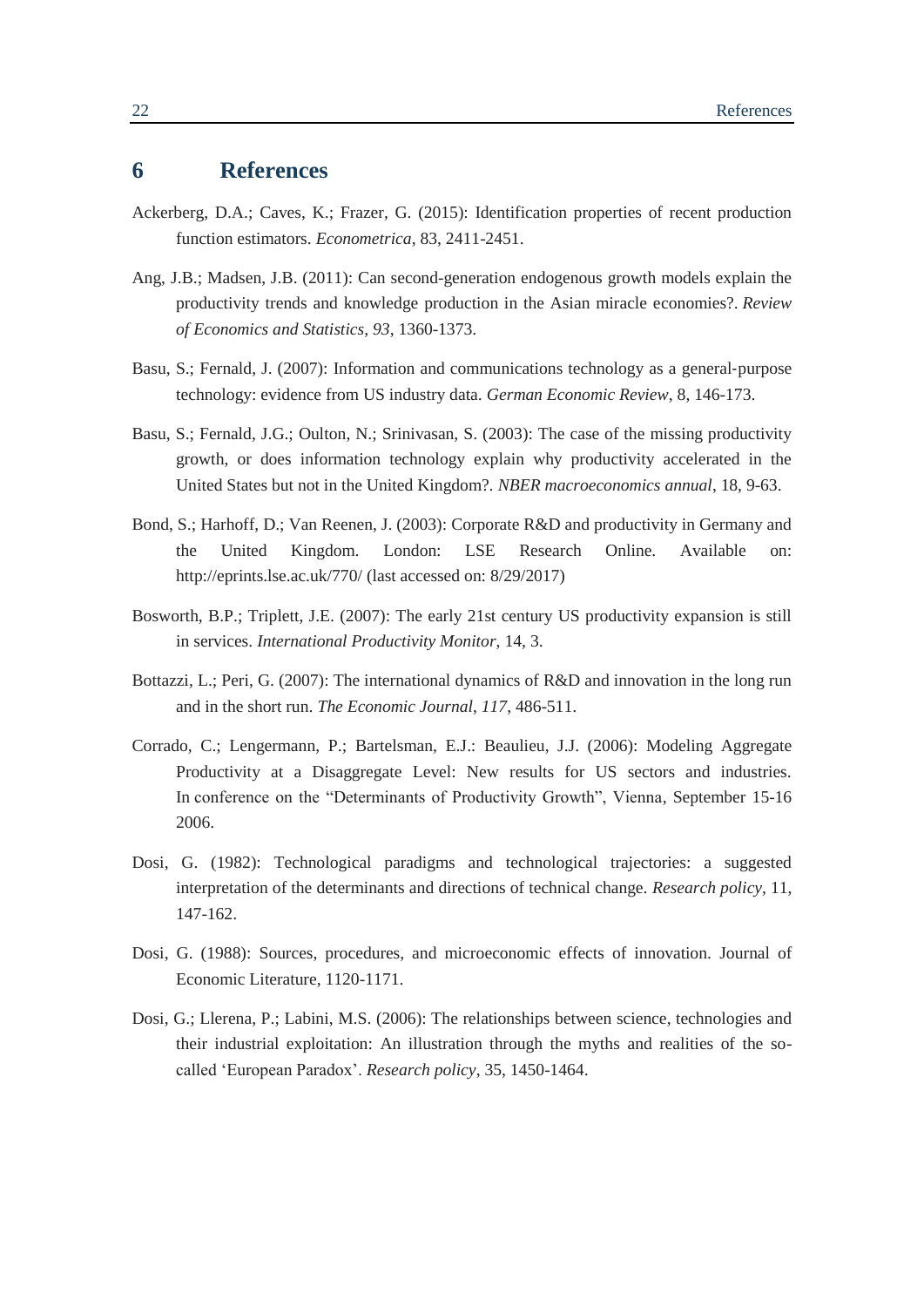- Eberhardt, M.; Helmers, C. (2010): *[Untested Assumptions and Data Slicing: A Critical Review](https://ideas.repec.org/p/oxf/wpaper/513.html)  [of Firm-Level Production Function Estimators](https://ideas.repec.org/p/oxf/wpaper/513.html)* [\(Economics Series Working Papers](https://ideas.repec.org/s/oxf/wpaper.html) 513), Oxford: University of Oxford, Department of Economics.
- Eichengreen, B. (2015): Secular stagnation: the long view. *The American Economic Review*, 105, 66-70.
- Fagerberg, J.; Verspagen, B. (2002): Technology-gaps, innovation-diffusion and transformation: an evolutionary interpretation, *Research Policy*, 31, 1291-1304.
- Fisher, F.M. (1965): Embodied technical change and the existence of an aggregate capital stock. *The Review of Economic Studies*, 32, 263-288.
- Glaeser, E.L. (2014): Secular joblessness. In: Teulings, C.; Baldwin, R. (eds.) (2014): *Secular stagnation: Facts, Causes and Cures*. London: CEPR Press, 69.
- Gordon, R.J. (2015): Secular stagnation: A supply-side view. *The American Economic Review*, 105, 54-59.
- Gordon, R.J. (2014): The turtle's progress: Secular stagnation meets the headwinds. In: Teulings, C.; Baldwin, R. (eds.) (2014): *Secular stagnation: Facts, Causes and Cures*.. London: CEPR Press.
- Gordon, R.J. (2012): *Is US economic growth over? Faltering innovation confronts the six headwinds* (NBER Paper No. w18315). Cambridge, MA: National Bureau of Economic Research.
- Greenwood, J.; Hercowitz, Z.; Krusell, P. (1997): Long-run implications of investment-specific technological change. *The American Economic Review*, 342-362.
- Ha, J.; Howitt, P. (2007): Accounting for Trends in Productivity and R&D: a schumpeterian critique of semi‐endogenous growth theory. *Journal of Money, Credit and Banking*, 39, 733-774.
- Hall, B.H.; Mairesse, J.; Mohnen, P. (2010): Measuring the Returns to R&D. In: Hall, B.H.; Rosenberg, N. (eds.) (2010): *Handbook of the Economics of Innovation*, Volume 2. Amsterdam: Elsevier, 1033-1082.
- Helpman, E.; Trajtenberg, M. (1998): Diffusion of general purpose technology. In: Helpman, E. (eds.) (1998): *General Purpose Technology and Economic Growth*. Cambridge, MA, London, England: MIT Press.
- Hulten, C.R. (1992): Growth accounting when technical change is embodied in capital (NBER Paper No. w3971). Cambridge, MA: National Bureau of Economic Research.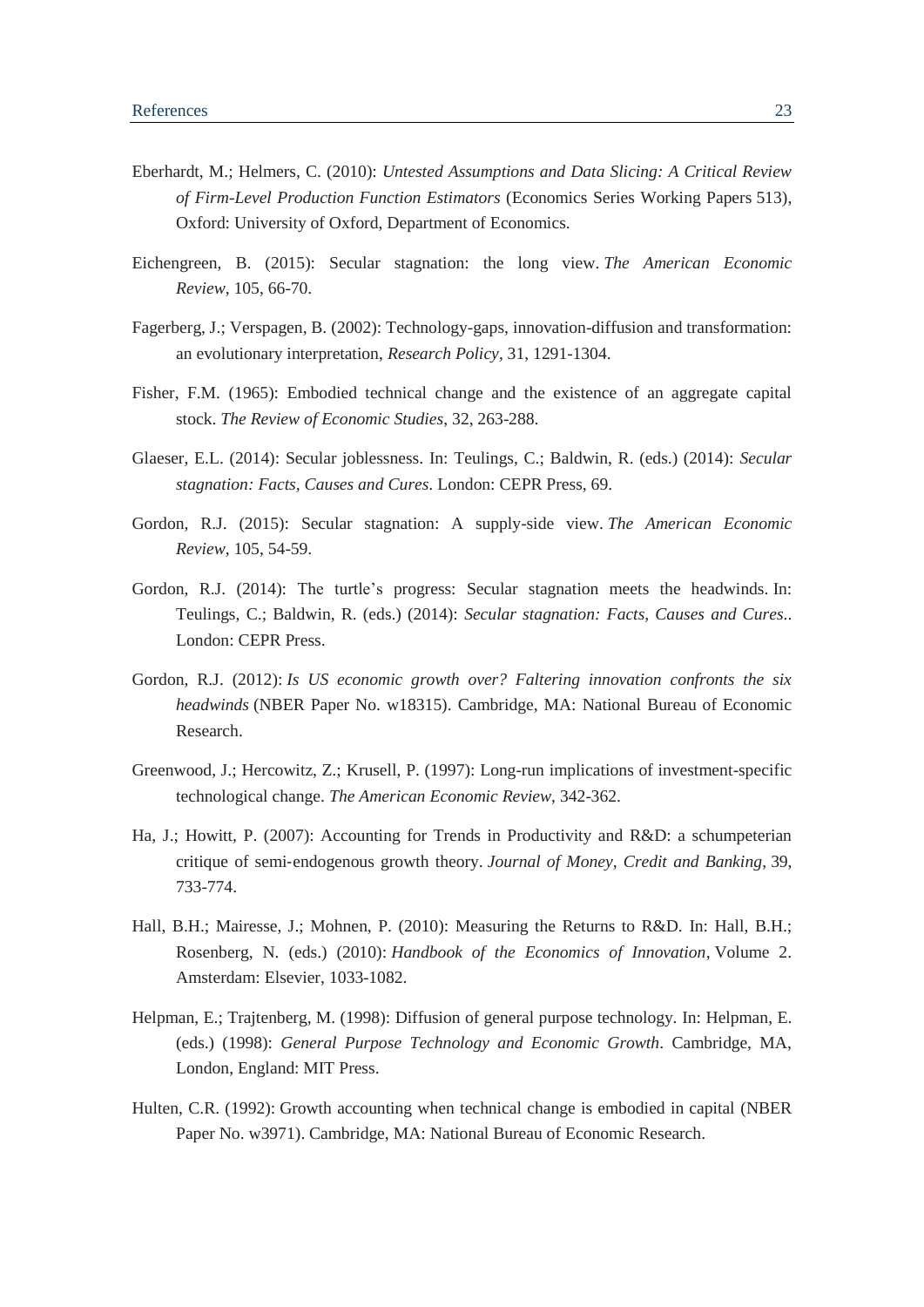- Janz, N.; Licht, G.; Doherr, T., (2001): Innovation activities and European patenting for German firms. Proceedings of the Annual Conference of the European Association of Research of Industrial Economics (EARIE). Dublin August 30 – September 2 2001.
- Krugman, P. (2014): Four observations on secular stagnation. In: Teulings, C.; Baldwin, R. (eds.) (2014): *Secular stagnation: Facts, Causes and Cures*. London: CEPR Press, 61-68.
- Levinsohn, J.; Petrin, A. (2003): Estimating production functions using inputs to control for unobservables. *The Review of Economic Studies*, 70, 317-341.
- Licandro, O.; Ruiz-Castillo, J.; Durán, J. (2002): The measurement of growth under embodied technical change. *Recherches économiques de Louvain*, 68, 7-19.
- Madsen, J.B. (2008): Semi-endogenous versus Schumpeterian growth models: testing the knowledge production function using international data. *Journal of Economic growth*, 13, 1-26.
- Madsen, J.B. (2010): The anatomy of growth in the OECD since 1870. *Journal of Monetary Economics*, 57, 753-767.
- Mokyr, J. (2014): Secular stagnation? Not in your life. In: Teulings, C.; Baldwin, R. (eds.) (2014): *Secular stagnation: Facts, Causes and Cures*. London: CEPR Press, 83.
- Oliner, S.D.; Sichel, D.E. (2000): The Resurgence of Growth in the Late 1990s: Is Information Technology the Story? *Journal of Economic Perspectives*, 14, 3-22.
- Olley, S.; Pakes, A. (1996): The Dynamics of Productivity in the Telecommunications Industry. *Econometrica*, 64, 1263-1298.
- Pakes, A.; Griliches, Z. (1984): Patents and R&D at the firm level: a first look. In: Griliches, Z. (ed.) (1984): *R&D, patents, and productivity*. Chicago: University of Chicago Press, 55- 72.
- Robinson, J. (2013): The accumulation of capital. Palgrave Macmillan.
- Schubert, T.; Baier, E.; Rammer, C. (2018) Firm Capabilities, Technological Dynamism and the Internationalisation of Innovation – a Behavioural Approach, *Journal of International Business Studies.*
- Sommer, L. (2015): Industrial revolution-industry 4.0: Are German manufacturing SMEs the first victims of this revolution?. *Journal of Industrial Engineering and Management*, 8, 1512.
- Summers, L.H. (2014): US economic prospects: Secular stagnation, hysteresis, and the zero lower bound. *Business economics*, 49, 65-73.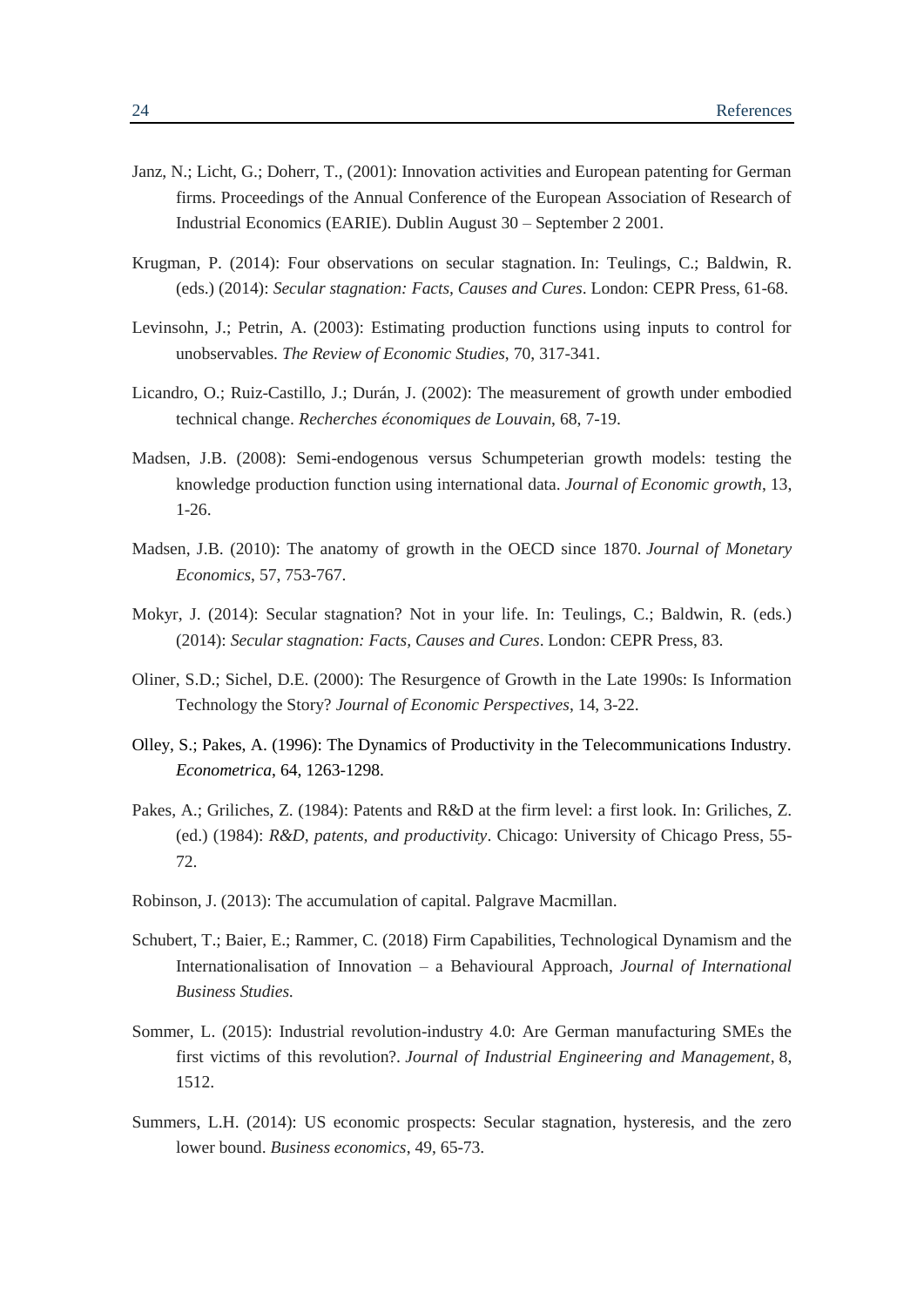- Summers, L.H. (2015): Demand side secular stagnation. *The American Economic Review*, 105, 60-65.
- Syverson, C. (2016): *Challenges to mismeasurement explanations for the US productivity slowdown* (NBER Paper No. w21974). Cambridge, MA: National Bureau of Economic Research.
- Wang, J.C.; Tsai, K.H. (2004): Productivity growth and R&D expenditure in Taiwan's manufacturing firms. In: Ito, T.; Rose, A.K. (eds.) (2004): *Growth and Productivity in East Asia, NBER-East Asia Seminar on Economics*, Volume 13. Chicago: University Of Chicago Press, 277-296.
- Whelan, K. (2001): A two sector approach to modelling U.S. NIPA data (Finance and Economics Discussion Series No. 2001-04). Washington, DC: Federal Reserve Board.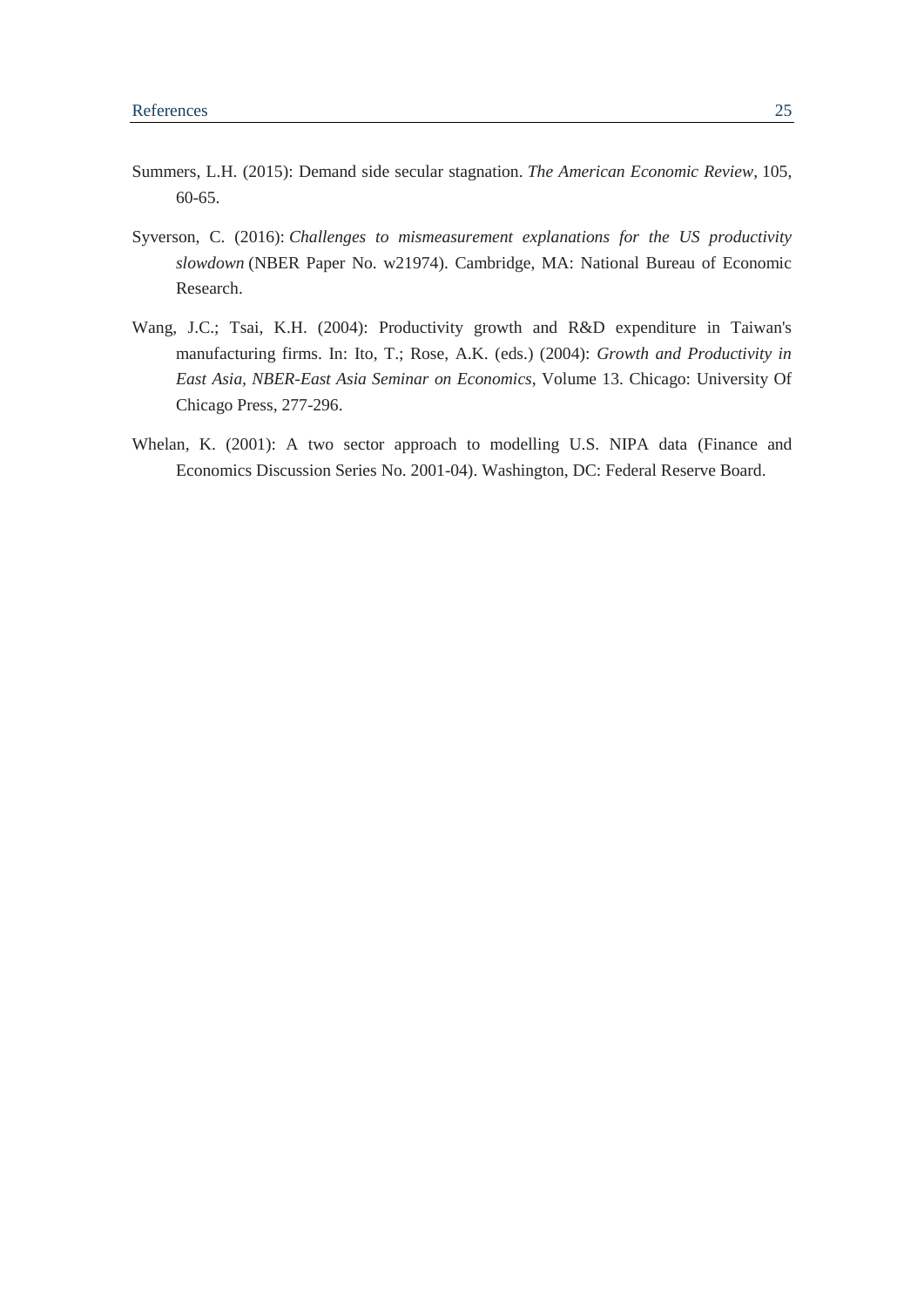## <span id="page-29-0"></span>**7 Appendix**

Overall the trends across the RE, FE, and LP-methods are fairly comparable even though they might somewhat in level. For most countries the growth rates were slightly higher in the in the early 1990nds. A more sizeable downward sloping trend is observable for Italy, which corresponds well the Italian economic stagnation since the early 1990ies. Furthermore, all countries display a display a sizeable dip around 2009, which most likely can be interpreted as a crisis-phenomenon.



<span id="page-29-1"></span>Figure 3: The evolution of TFP-growth by country (RE)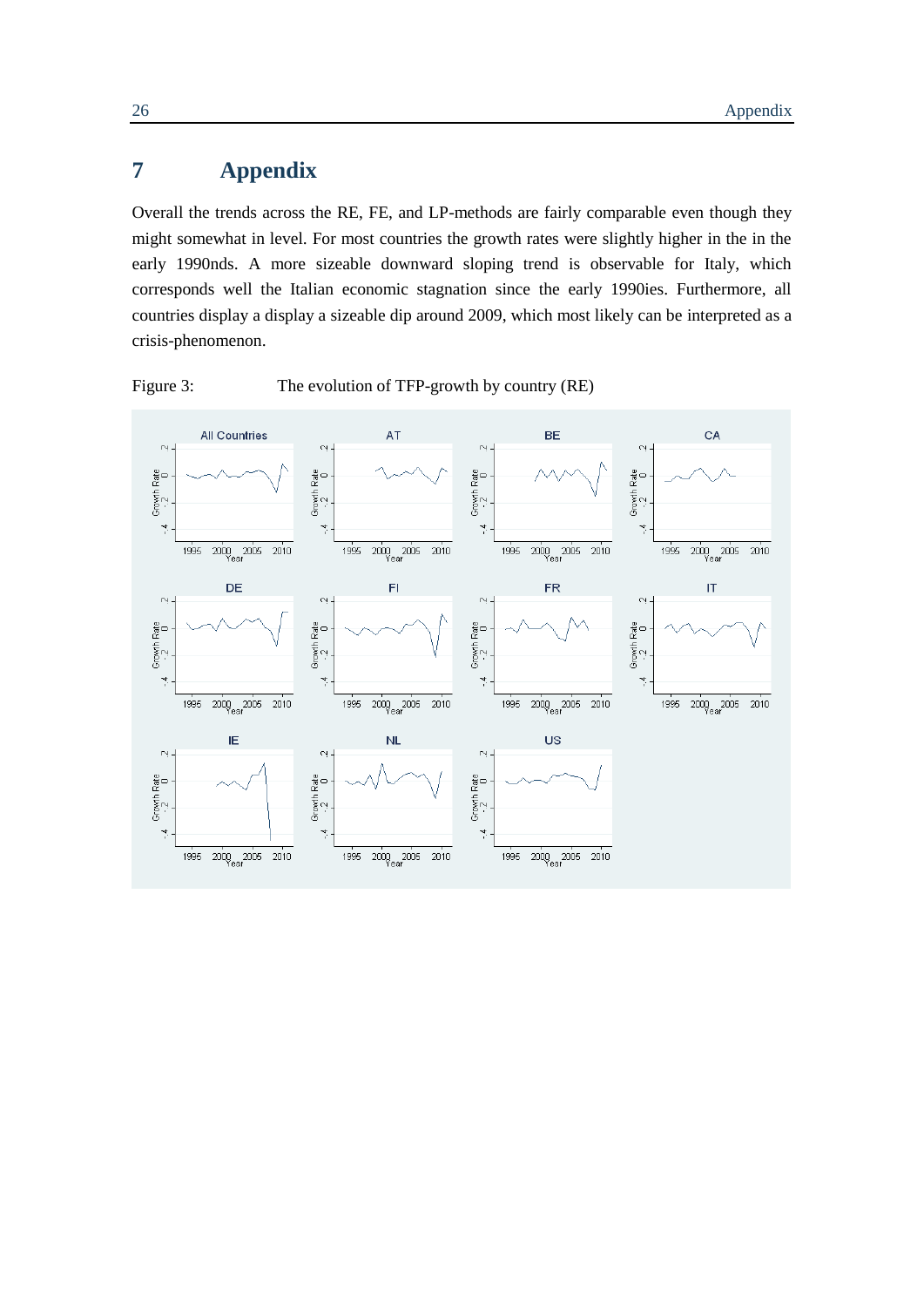

<span id="page-30-0"></span>



<span id="page-30-1"></span>Figure 5: The evolution of TFP-growth by country (LP)

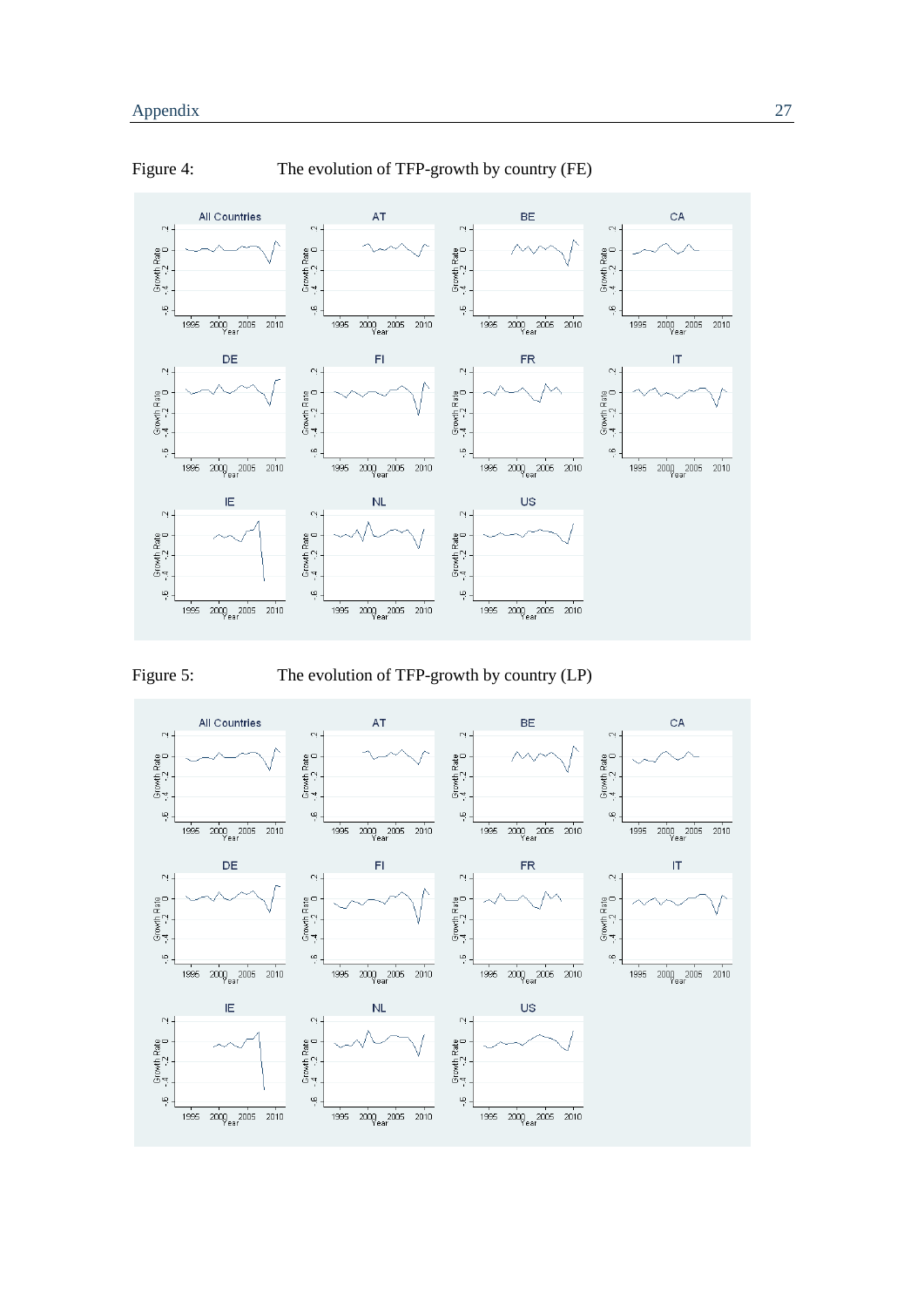

<span id="page-31-0"></span>Figure 6: The evolution of TFP-growth by sector (RE)

<span id="page-31-1"></span>